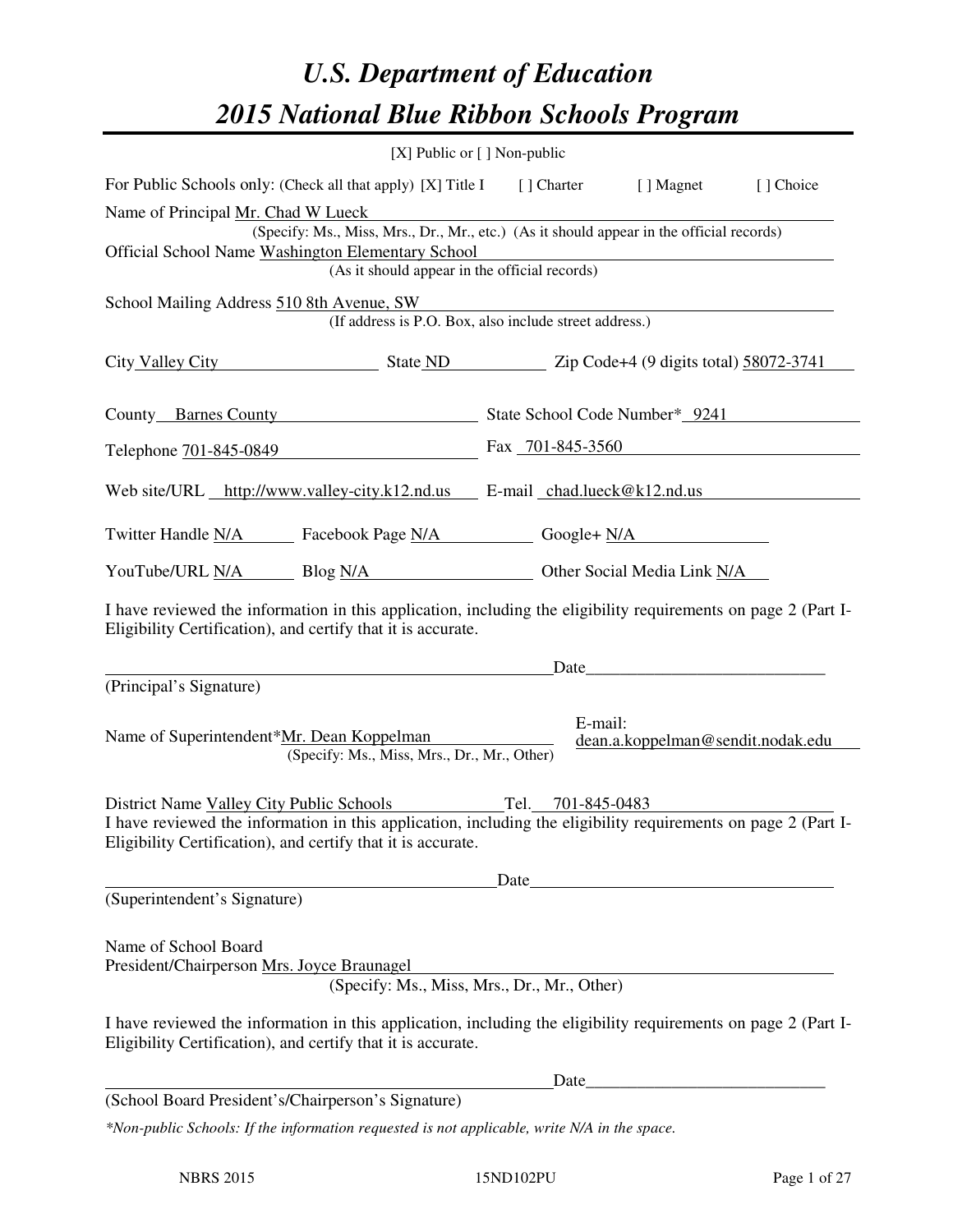#### **Include this page in the school's application as page 2.**

The signatures on the first page of this application (cover page) certify that each of the statements below, concerning the school's eligibility and compliance with U.S. Department of Education and National Blue Ribbon Schools requirements, are true and correct.

- 1. The school configuration includes one or more of grades K-12. (Schools on the same campus with one principal, even a K-12 school, must apply as an entire school.)
- 2. The school has made its Annual Measurable Objectives (AMOs) or Adequate Yearly Progress (AYP) each year for the past two years and has not been identified by the state as "persistently dangerous" within the last two years.
- 3. To meet final eligibility, a public school must meet the state's AMOs or AYP requirements in the 2014-2015 school year and be certified by the state representative. Any status appeals must be resolved at least two weeks before the awards ceremony for the school to receive the award.
- 4. If the school includes grades 7 or higher, the school must have foreign language as a part of its curriculum.
- 5. The school has been in existence for five full years, that is, from at least September 2009 and each tested grade must have been part of the school for the past three years.
- 6. The nominated school has not received the National Blue Ribbon Schools award in the past five years: 2010, 2011, 2012, 2013, or 2014.
- 7. The nominated school has no history of testing irregularities, nor have charges of irregularities been brought against the school at the time of nomination. The U.S. Department of Education reserves the right to disqualify a school's application and/or rescind a school's award if irregularities are later discovered and proven by the state.
- 8. The nominated school or district is not refusing Office of Civil Rights (OCR) access to information necessary to investigate a civil rights complaint or to conduct a district-wide compliance review.
- 9. The OCR has not issued a violation letter of findings to the school district concluding that the nominated school or the district as a whole has violated one or more of the civil rights statutes. A violation letter of findings will not be considered outstanding if OCR has accepted a corrective action plan from the district to remedy the violation.
- 10. The U.S. Department of Justice does not have a pending suit alleging that the nominated school or the school district as a whole has violated one or more of the civil rights statutes or the Constitution's equal protection clause.
- 11. There are no findings of violations of the Individuals with Disabilities Education Act in a U.S. Department of Education monitoring report that apply to the school or school district in question; or if there are such findings, the state or district has corrected, or agreed to correct, the findings.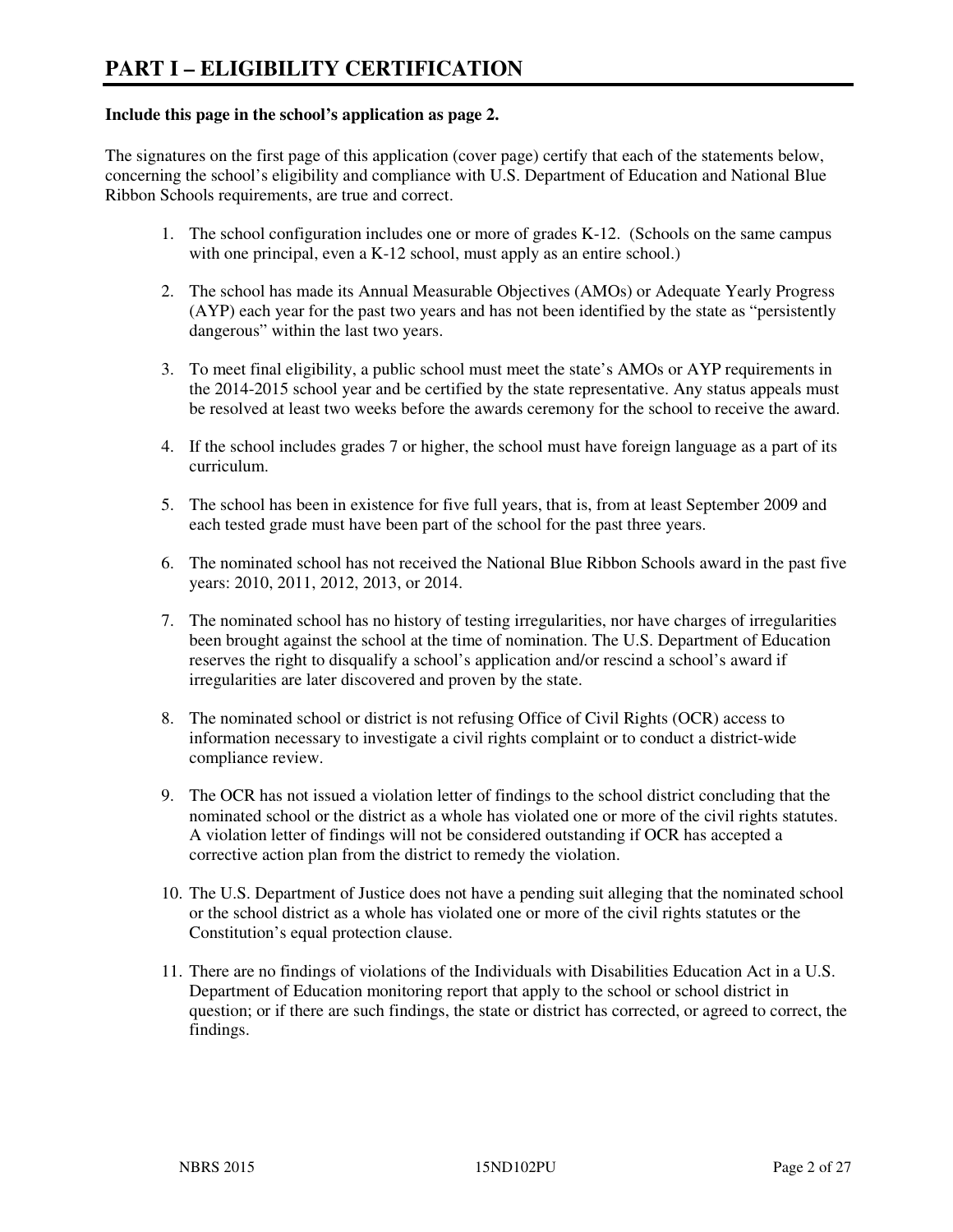# **PART II - DEMOGRAPHIC DATA**

#### **All data are the most recent year available.**

**DISTRICT** (Question 1 is not applicable to non-public schools)

| -1. | Number of schools in the district<br>(per district designation): | $\geq$ Elementary schools (includes K-8)<br>1 Middle/Junior high schools<br>1 High schools<br>$0 K-12$ schools |
|-----|------------------------------------------------------------------|----------------------------------------------------------------------------------------------------------------|
|     |                                                                  |                                                                                                                |

4 TOTAL

**SCHOOL** (To be completed by all schools)

2. Category that best describes the area where the school is located:

[ ] Urban or large central city [ ] Suburban with characteristics typical of an urban area [ ] Suburban [X] Small city or town in a rural area [ ] Rural

- 3. 2 Number of years the principal has been in her/his position at this school.
- 4. Number of students as of October 1 enrolled at each grade level or its equivalent in applying school:

| Grade                           | # of         | # of Females | <b>Grade Total</b> |
|---------------------------------|--------------|--------------|--------------------|
|                                 | <b>Males</b> |              |                    |
| <b>PreK</b>                     | 0            | $\theta$     | $\theta$           |
| K                               | 0            | 0            | $\theta$           |
| 1                               | 0            | 0            | $\theta$           |
| $\boldsymbol{2}$                | 0            | 0            | 0                  |
| 3                               | 0            | 0            | $\Omega$           |
| 4                               | 57           | 53           | 110                |
| 5                               | 35           | 42           | 77                 |
| 6                               | 40           | 40           | 80                 |
| 7                               | 0            | 0            | 0                  |
| 8                               | 0            | 0            | 0                  |
| 9                               | 0            | 0            | 0                  |
| 10                              | 0            | 0            | 0                  |
| 11                              | 0            | 0            | $\theta$           |
| 12                              | 0            | 0            | 0                  |
| <b>Total</b><br><b>Students</b> | 132          | 135          | 267                |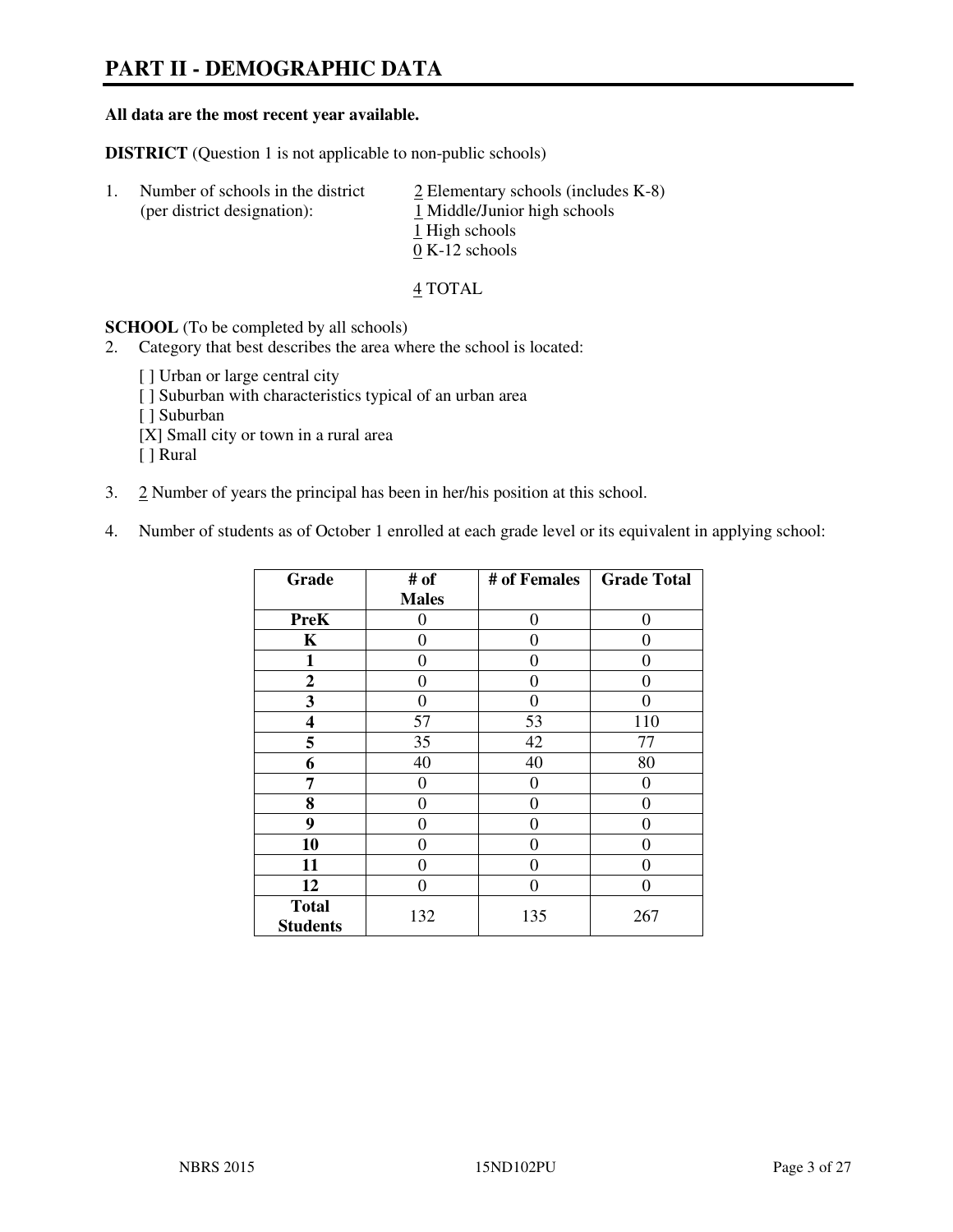5. Racial/ethnic composition of  $\frac{3}{3}$ % American Indian or Alaska Native the school: 1 % Asian

 1 % Black or African American 2 % Hispanic or Latino 0 % Native Hawaiian or Other Pacific Islander 92 % White 1 % Two or more races **100 % Total** 

(Only these seven standard categories should be used to report the racial/ethnic composition of your school. The Final Guidance on Maintaining, Collecting, and Reporting Racial and Ethnic Data to the U.S. Department of Education published in the October 19, 2007 *Federal Register* provides definitions for each of the seven categories.)

6. Student turnover, or mobility rate, during the 2013 - 2014 year: 7%

This rate should be calculated using the grid below. The answer to (6) is the mobility rate.

| <b>Steps For Determining Mobility Rate</b>    | Answer |
|-----------------------------------------------|--------|
| $(1)$ Number of students who transferred to   |        |
| the school after October 1, 2013 until the    | 6      |
| end of the school year                        |        |
| (2) Number of students who transferred        |        |
| from the school after October 1, 2013 until   | 14     |
| the end of the school year                    |        |
| (3) Total of all transferred students [sum of | 20     |
| rows $(1)$ and $(2)$ ]                        |        |
| (4) Total number of students in the school as | 267    |
| of October 1                                  |        |
| $(5)$ Total transferred students in row $(3)$ |        |
| divided by total students in row (4)          | 0.075  |
| $(6)$ Amount in row $(5)$ multiplied by 100   |        |

# 7. English Language Learners (ELL) in the school:  $0\%$

 1 Total number ELL Number of non-English languages represented: 1 Specify non-English languages: Somali

8. Students eligible for free/reduced-priced meals:  $33\%$ Total number students who qualify: 89

#### **Information for Public Schools Only - Data Provided by the State**

The state has reported that  $39\%$  of the students enrolled in this school are from low income or disadvantaged families based on the following subgroup(s): Students eligible for free/reduced-priced meals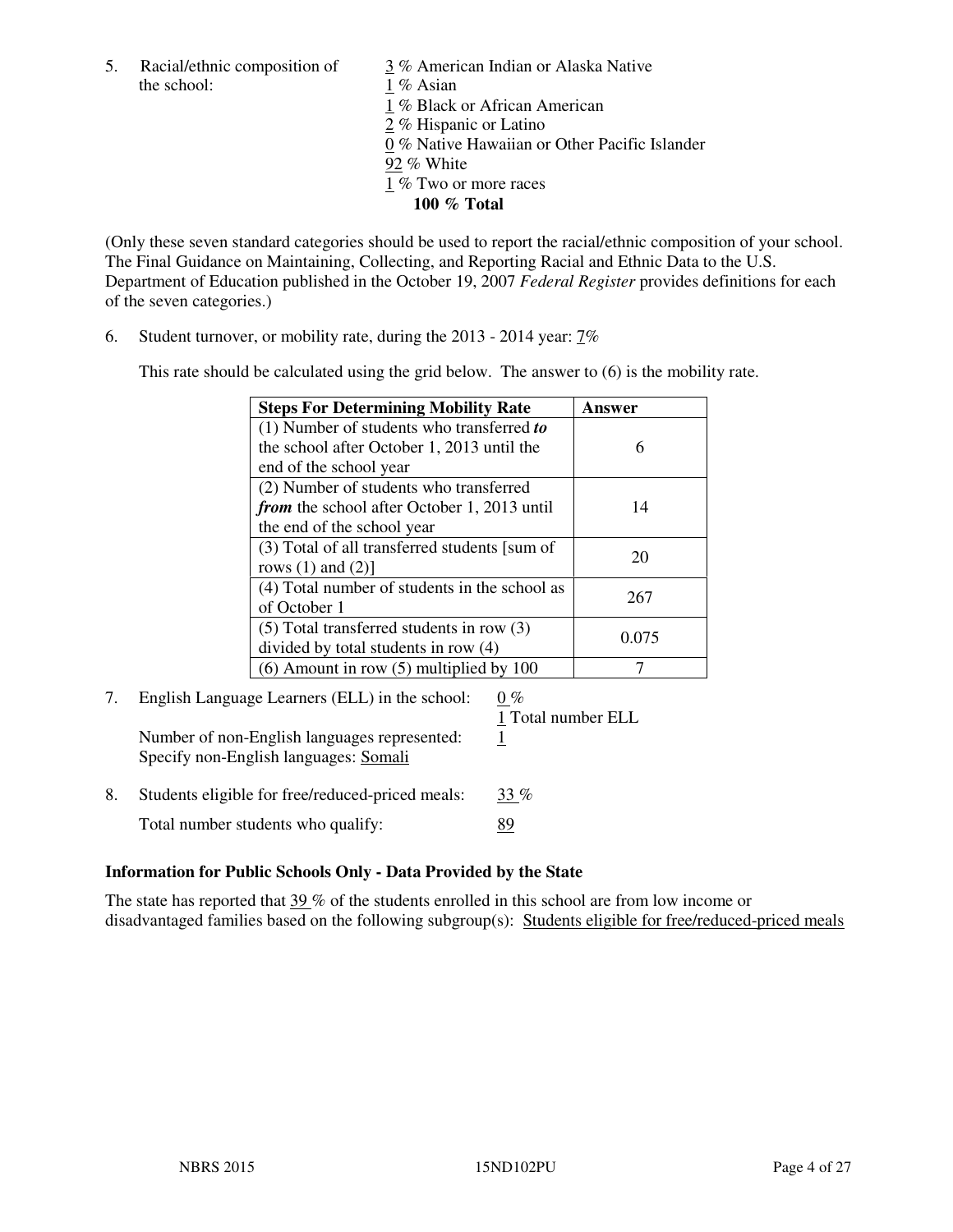9. Students receiving special education services:  $\frac{14}{9}$  %

37 Total number of students served

Indicate below the number of students with disabilities according to conditions designated in the Individuals with Disabilities Education Act. Do not add additional categories.

| 6 Autism                | 0 Orthopedic Impairment                 |
|-------------------------|-----------------------------------------|
| 0 Deafness              | 3 Other Health Impaired                 |
| 0 Deaf-Blindness        | 26 Specific Learning Disability         |
| 0 Emotional Disturbance | 1 Speech or Language Impairment         |
| 1 Hearing Impairment    | 0 Traumatic Brain Injury                |
| 1 Mental Retardation    | 1 Visual Impairment Including Blindness |
| 0 Multiple Disabilities | 0 Developmentally Delayed               |
|                         |                                         |

10. Use Full-Time Equivalents (FTEs), rounded to nearest whole numeral, to indicate the number of personnel in each of the categories below:

|                                       | <b>Number of Staff</b> |
|---------------------------------------|------------------------|
| Administrators                        |                        |
| Classroom teachers                    | 13                     |
| Resource teachers/specialists         |                        |
| e.g., reading, math, science, special | 10                     |
| education, enrichment, technology,    |                        |
| art, music, physical education, etc.  |                        |
| Paraprofessionals                     | 9                      |
| Student support personnel             |                        |
| e.g., guidance counselors, behavior   |                        |
| interventionists, mental/physical     |                        |
| health service providers,             | 3                      |
| psychologists, family engagement      |                        |
| liaisons, career/college attainment   |                        |
| coaches, etc.                         |                        |
|                                       |                        |

11. Average student-classroom teacher ratio, that is, the number of students in the school divided by the FTE of classroom teachers, e.g.,  $22:1$   $20:1$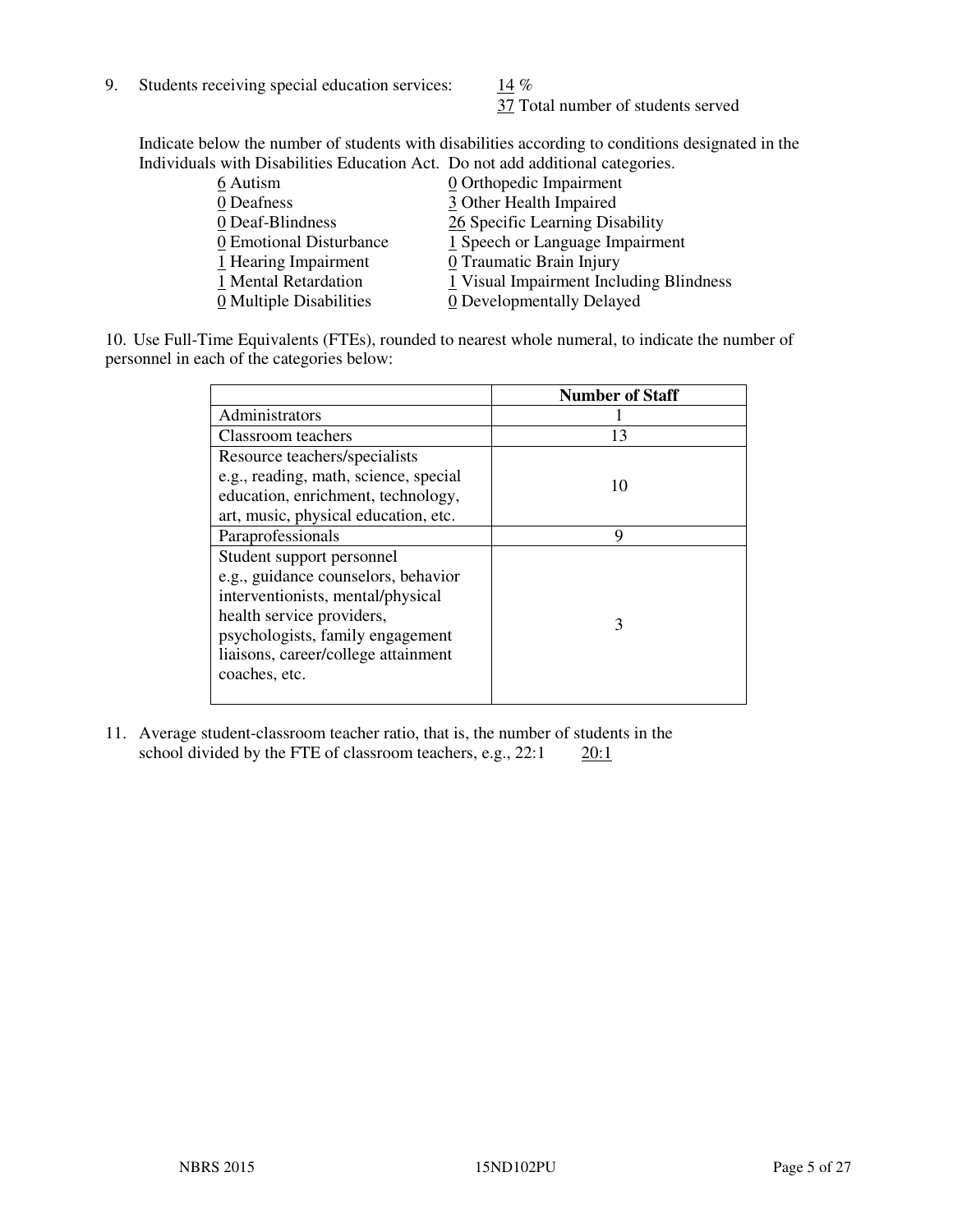12. Show daily student attendance rates. Only high schools need to supply yearly graduation rates.

| <b>Required Information</b> | 2013-2014     | 2012-2013       | 2011-2012 | 2010-2011 | 2009-2010 |
|-----------------------------|---------------|-----------------|-----------|-----------|-----------|
| Daily student attendance    | 97%           | $96\%$          | 96%       | 96%       | 96%       |
| High school graduation rate | $\gamma_{\%}$ | $\mathcal{V}_o$ | $0\%$     | 0%        | 0%        |

#### 13. **For schools ending in grade 12 (high schools)**

Show percentages to indicate the post-secondary status of students who graduated in Spring 2014

| <b>Post-Secondary Status</b>                  |       |
|-----------------------------------------------|-------|
| Graduating class size                         |       |
| Enrolled in a 4-year college or university    | በ‰    |
| Enrolled in a community college               | $0\%$ |
| Enrolled in career/technical training program | $0\%$ |
| Found employment                              | $0\%$ |
| Joined the military or other public service   | 0%    |
| Other                                         |       |

14. Indicate whether your school has previously received a National Blue Ribbon Schools award. Yes No X

If yes, select the year in which your school received the award.

15. Please summarize your school mission in 25 words or less: Together we are building a legacy of excellence, one student at a time.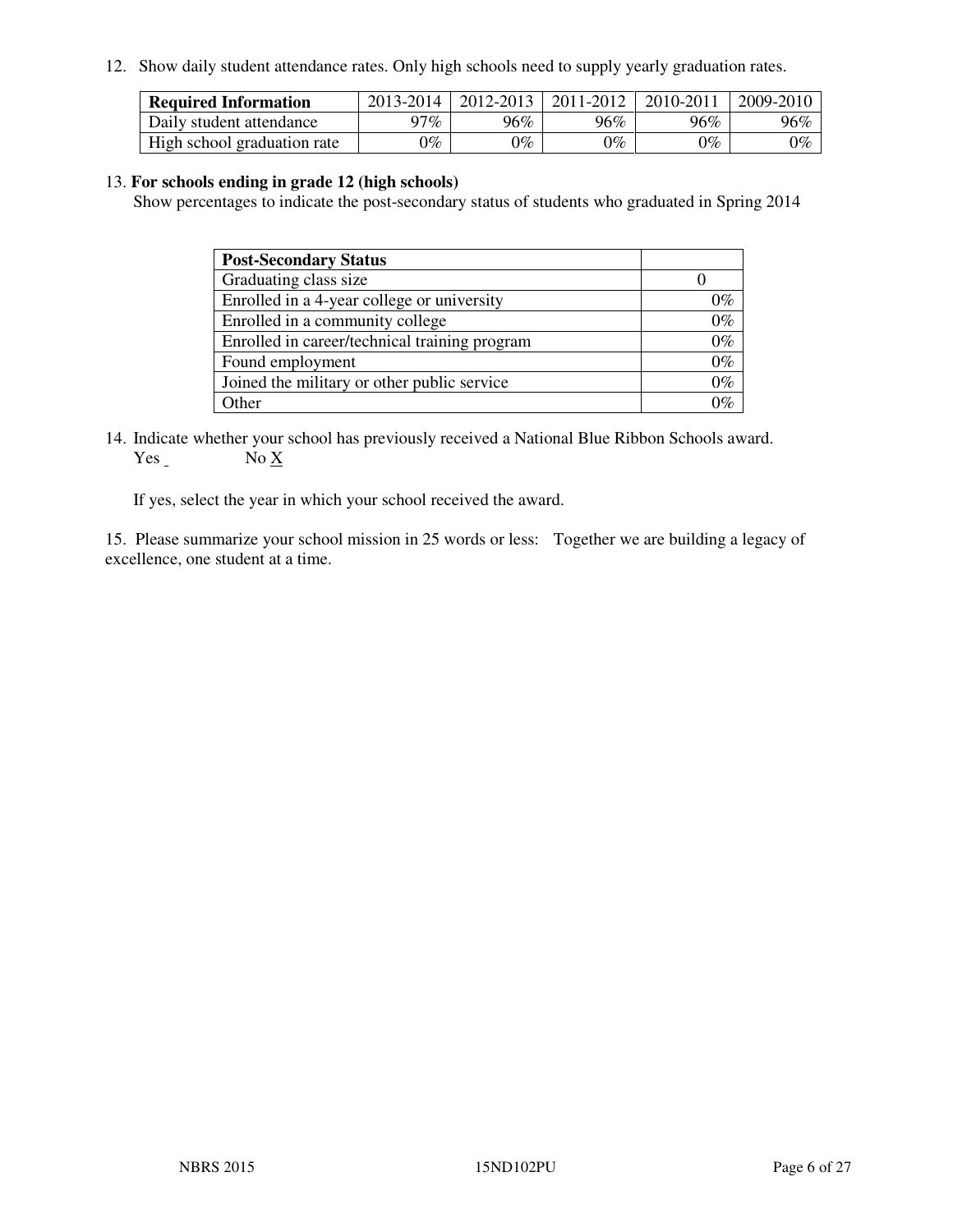"Together we are building a legacy of excellence, one student at a time." This vision statement exhibits the behaviors that happen in the school on a daily basis. Every staff member understands that every student is important and deserving of the best. The focus at Washington is on improvement for both students and staff. Every decision is based upon student learning. Student achievement is very important, but developing young students into life long learners and wonderful citizens is also a priority.

Valley City is a rural community of approximately 6,500 residents. Agriculture is very important to the community along with the health care industry and manufacturing. The health care industry includes the Sheyenne Care Center, Mercy Hospital, Open Door Center, two clinics, and several eye, dental, and chiropractic centers. John Deere Seeding Group, Eagle Creek Software, Drug Plastics, and Pizza Corner Frozen Pizza employ hundreds of residents. The retail sector is comprised mostly of locally owned and operated businesses. Maintaining vibrant business and industrial sectors is always a challenge as it is for many communities our size. The Sheyenne River Valley, Lake Ashtabula, and National Scenic Byway offer tourism destinations for many travelers.

Valley City State University offers unique advantages to our school district. It is a highly respected institution that focuses on teacher preparation and technology.

Washington Elementary is part of the Valley City Public School District and is the educational setting for students in grades four, five, and six. Starting with the 2005-06 school year, the grade level organizational plan for Washington Elementary changed from K-6 to 4-6.

Enrollment for the 2014-15 school year was 267. Over the past four years, enrollment numbers have ranged from 208 to 267 students. We expect the enrollment to remain in the 260 student range for the 2015 -16 school year. Student demographic information is as follows: 50.5% female and 49.5% male; 33% of the student population receives free/reduced lunches; 14% of the students receive special education services. Student ethnicity include the following: 92% white; 3.0% Native American; 1% Black; 2% Hispanic; and 0.4% Asian. The Title I reading program serves 15% of the student population.

There are 13 regular education classrooms with an average class size of 20.5 students. Other staff members include: 3 special education teachers, 1 speech pathologist, 1 full-time Title I teacher, 1 full-time ILC (individual learning center) paraprofessional, a half-time librarian and full-time library paraprofessional; .40 FTE art; full-time music and physical education instructors; one full time counselor; one technology coordinator for the school district; 3 food service staff, 2 custodians, an administrative assistant, and principal. The Washington school staff includes recent graduates and experienced staff members. Nine staff members have Masters degrees and one teacher is nationally certified. Our teaching staff includes 3 male teachers and 17 female teachers. There is an active PTO that promotes a partnership between home and school. Extra-curricular activities are coordinated through the Valley City Park and Recreation Program.

A successful Title I reading program has been vital to the accomplishments of Washington Elementary. Being a targeted assistance program, it is able to serve approximately 15% of the student population. During the 2013-14 school year, Washington was one of a few schools in North Dakota, and only in the district, able to make AYP due to the improvement of its Title I students.

The ILC program offers students a unique setting where they can receive assistance on any subject. It's similar to a Title I program, but is available to all students and is not restricted to reading only. Students have access to the room before school, after school, and at their scheduled classroom times throughout the school day. The ILC coordinator is a licensed teacher with the sole responsibility of operating an effective assistance program for the students of Washington.

The counseling program has been a major contributor to the sustained success at Washington Elementary. The counseling schedule allows our full time counselor to work with each classroom and individuals. Classroom activities provided by the counselor offer a wide range of topics often not covered by regular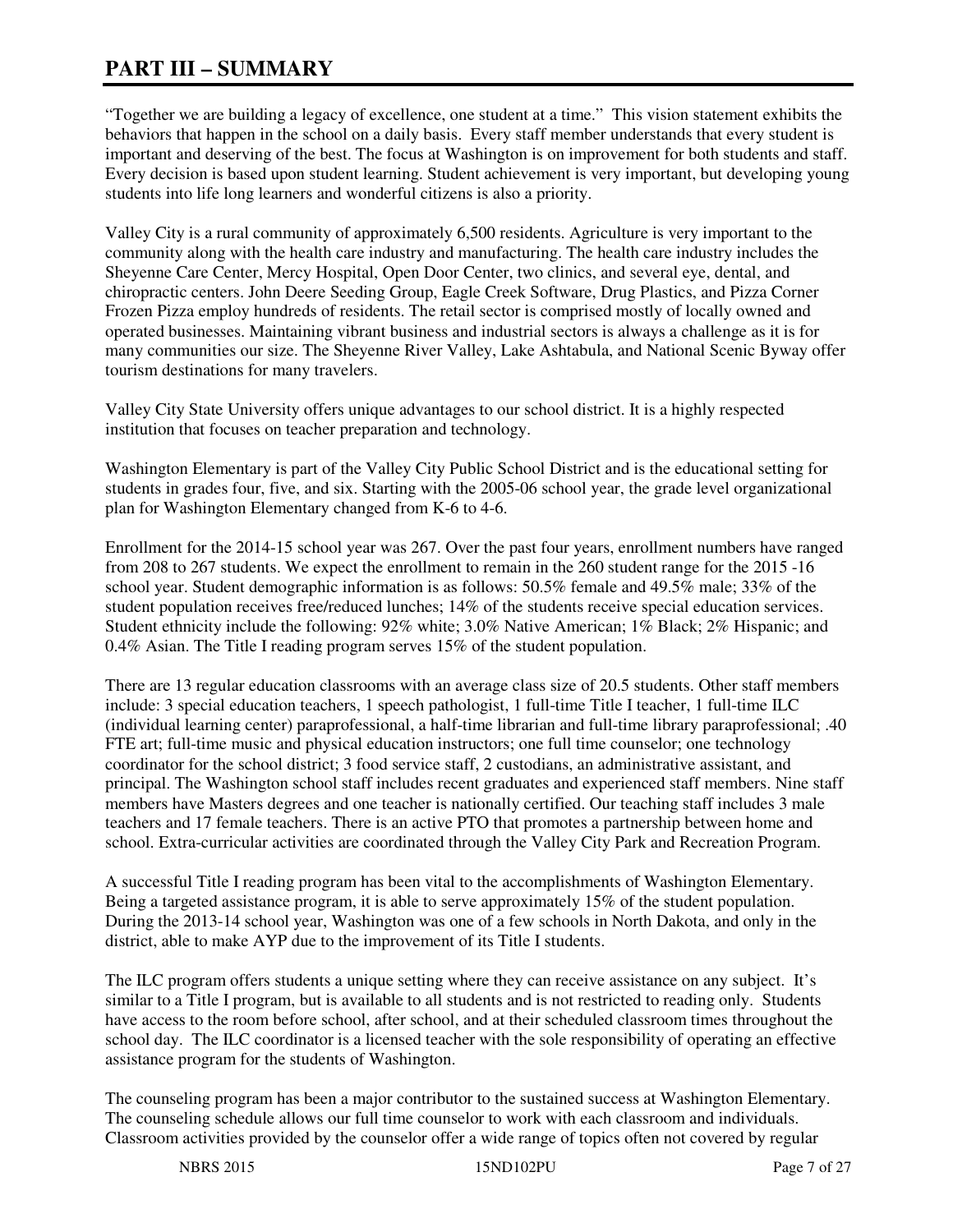curriculums, such as bullying, testing taking skills, and kindness. Individual students are able to meet with the counselor at their request. Skills are taught to students that help them cope with current and future problems they may face.

The RTI team identifies students that are struggling academically, or behaviorally. The team meets biweekly to address teacher referrals or standardized test results. It collaboratively compiles a plan for each student, and maintains progress monitoring to ensure the interventions are still effective.

The success of Washington Elementary cannot be attributed to one person, program, or initiative. Rather is it the collective effort of all the outstanding people involved. The students, staff, parents, and community members continue to strive for excellence each and every day.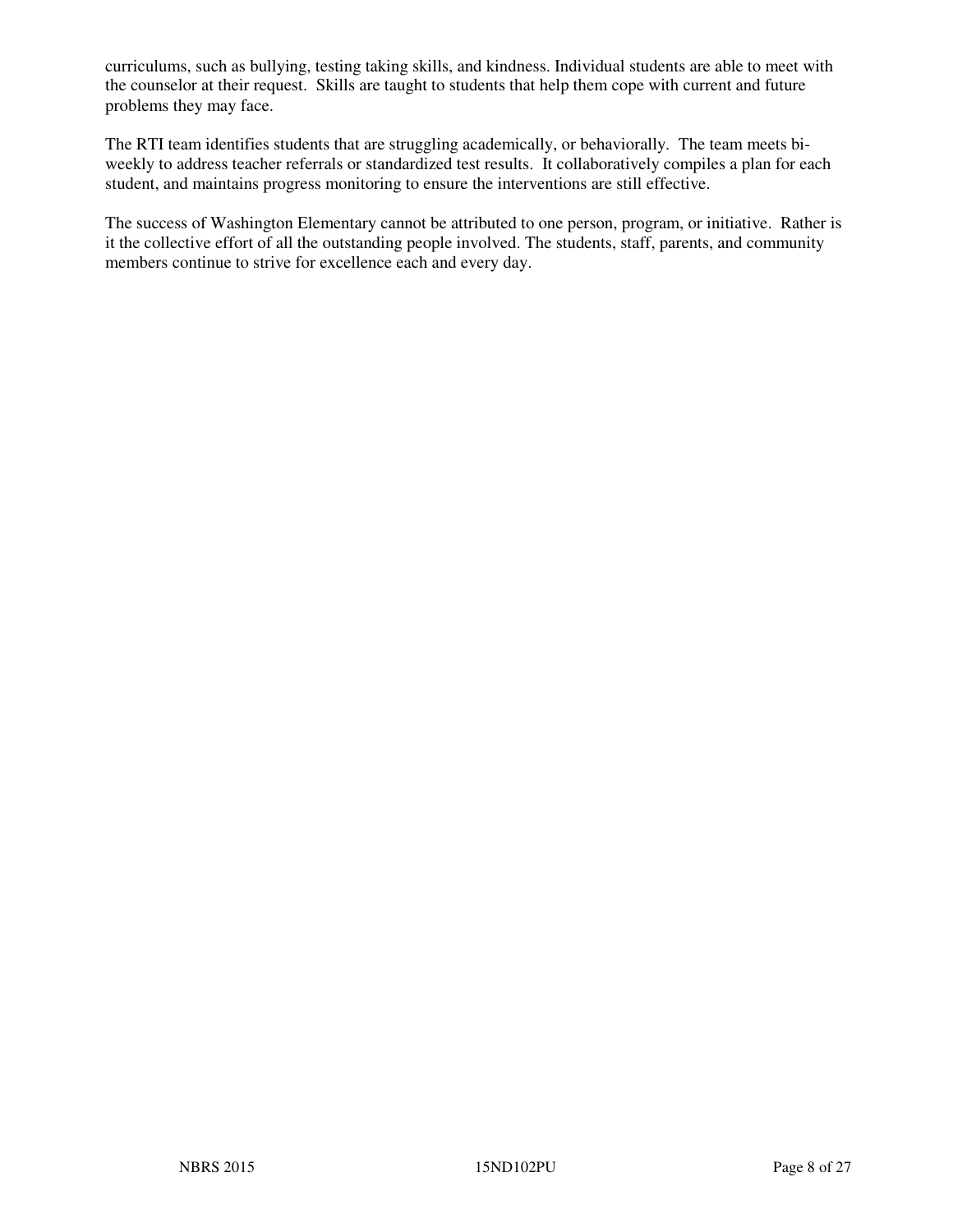## **1. Core Curriculum:**

Washington Elementary utilizes the North Dakota State Standards and Benchmarks. These benchmarks were created based upon the Common Core State Standards. The teachers and administration at Washington Elementary believe these standards help provide our students a rigorous education that prepares them for college and career readiness. The core curriculum is constantly adjusted to meet the demands of the standards. The staff works hard to meet the standards across each of the core subjects, not just relying on individual subjects to address each standard and benchmark. We believe using multiple disciplines is the best way to meet proficiency levels. Our main focus as a school is on the four main core curricular areas: reading/English language arts, mathematics, science, and social studies.

In 2012-13 school year, Washington Elementary piloted McGraw Hill's new reading series tailored to the Common Core State Standards. After the completion of the pilot program, the district purchased the curriculum. We felt this resource would help us meet the new standards and benchmarks set forth. We believe this series helps our school shift to the focus to the importance of nonfiction writing. It provides the necessary rigor for our students to enhance their reading and language skills. Although the transition was difficult at times, we now believe the students in our school are stronger readers.

Through our school improvement process, AdvancED, Washington Elementary has identified writing as an area of improvement. To meet these improvement needs, we have implemented 6+1 Traits of Writing as a common writing system for all staff members to use. It provides teachers and students with a common vocabulary and scoring system to drive improvement. As part of the implementation process, teachers across grade levels are required to identify ten common writing lessons they will complete each school year. Many classrooms go well above and beyond the required ten themes. Early indications show an improvement on our writing standardized testing scores.

The mathematics curriculum at Washington Elementary has shown a very high success factor according to standardized testing data. Student proficiency rates have been as high as 99% in recent state assessments. Our teachers have bought into and implemented a systematic, research-based curriculum. The staff works collaboratively through the PLC process to ensure that students are receiving the necessary skills to meet the standards. Problem solving skills have been a focus of the staff. Skills and programs to address difficulties in this area have been researched and implemented.

The science curriculum is supplemented through many STEM activities. This is another way that students meet standards and benchmarks through a variety of curriculum activities. Teachers use techniques and projects learned through professional development to incorporate STEM activities into their science curriculums. Science is the subject where teachers are most apt to implement other kinesthetic activities for students. Experiments and opportunities to develop and build models are performed on a regular basis in the science curriculum.

The social studies/history curriculum also encourages our staff to become creative and flexible in teaching the standards and benchmarks. Topics from North Dakota studies in 4th grade to world history in 6th grade are covered. Teachers strive to create fun ways for students to show proficiency. Common social studies class projects include making travel brochures, making a history hotel, and using parchment paper to create hieroglyphic documents. The social studies curriculum also allows our teachers to expand upon the nonfiction focus of the new Common Core State Standards.

Through our core curriculum at Washington Elementary, our teachers provide students with a rigorous, well-rounded education. They are able to focus and tie skills to the new standards, while still being able to tap into their students' creative minds. The teachers work hard to keep learning meaningful for the students. The teachers and staff work collaboratively, and together they are able to provide a high quality education for all our students at Washington.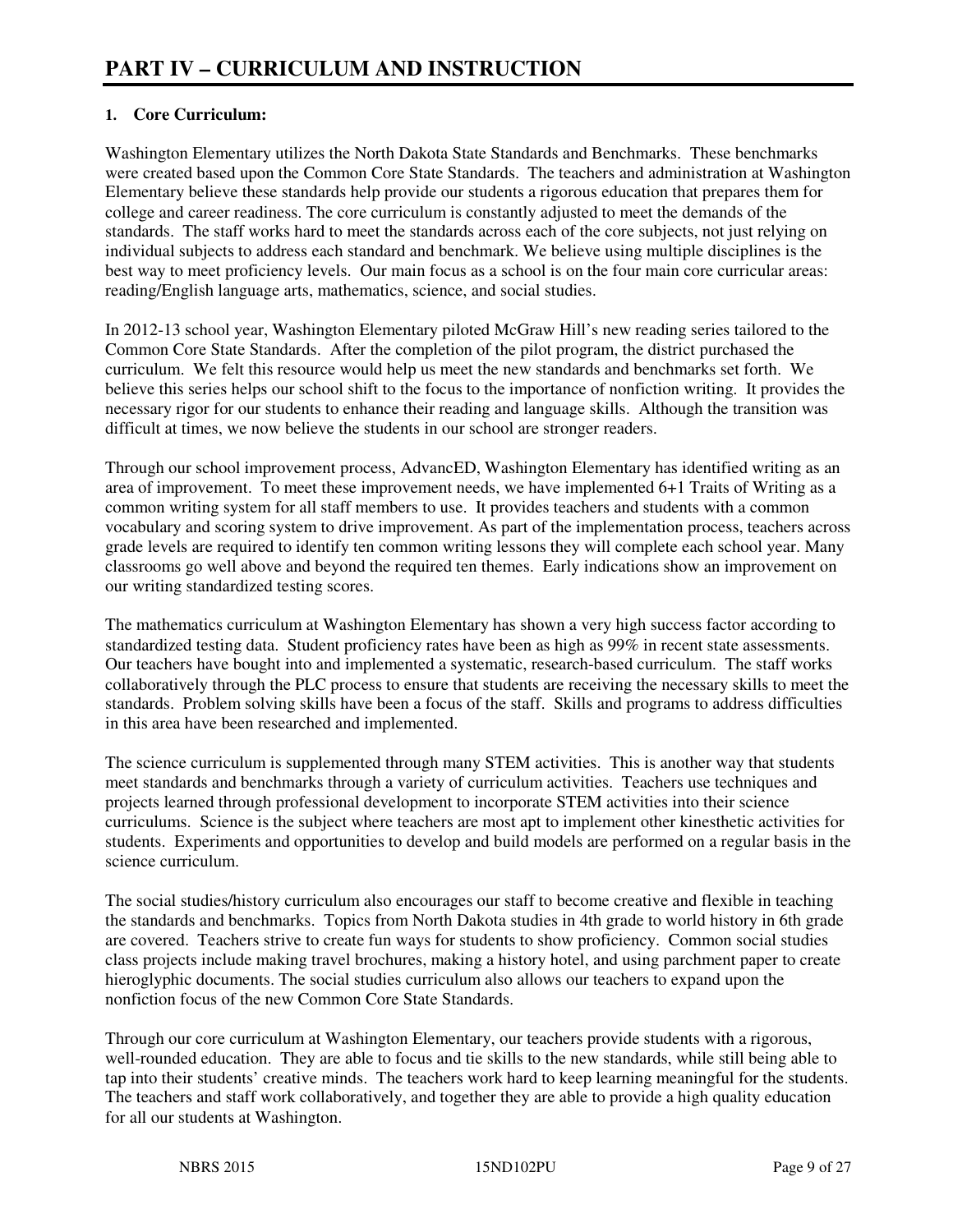#### **2. Other Curriculum Areas:**

Washington Elementary supplements its core curriculum with a variety of other curricular areas such as art, music, physical education, health, and guidance lessons. We believe offering a well-rounded curriculum serves the best interests of our students and families. Students have these non-core curricular areas built into their regular schedules. Highly qualified staff implement and teach the curriculum to our students.

Washington Elementary is able to share a full-time highly qualified art teacher with another elementary school in the district. Students in grades 4-6 participate in art each week during the school year. Art classes are scheduled for 45 minutes each session. Students are able to study a variety of topics like art history, famous artists, and art techniques. Student work is displayed throughout classrooms and hallways. Once a year, students host an art show for parents to come and view many of the projects students have worked on during the school year. The curriculum is mapped out for the entire elementary, which allows our students to engage in lessons that build upon their established foundational skills. The students are challenged and prepared to succeed once they enroll in Junior and Senior High School art courses.

Music education is a requirement of all students at Washington Elementary. Students participate in 40 minute blocks of music, every other day. Beginning in fourth grade, the music curriculum shifts more towards music education. Students focus their learning towards understanding musical notes, rhythms, and music history. Every year, all students in each grade level perform in a concert for their families and community members. Typically, these events focus on singing, but acting and choreography are a major part of the performance. Sixth grade students at Washington Elementary are given the opportunity to participate in band. Although it is not a requirement, many students choose to take part in the elective.

Another curriculum area that is taught to all students at Washington Elementary is Physical Education. On the opposite days as Music class, students participate in a forty-minute block of Physical Education class. Students participate in a wide variety of activities, with a focus on developing a life long love of exercise and physical fitness. The school year is scoped and sequenced to provide students with a wide array of high and low intensity activities. Skills are taught to students in order to improve coordination and flexibility. Adherence to North Dakota state standards is monitored on a regular basis. Adjustments are made by the highly qualified teacher to ensure students are being taught as many skills and activities as possible.

In coordination with the Physical Education and Science curriculums, health and nutrition education are taught to all students. Washington Elementary partners with the local hospital and extension service to provide unique opportunities to our students. Guest presenters are commonplace for many of these activities. Through our partnerships, students are introduced to many unique fruits and vegetables that they normally would not have the opportunity to try. Along with fruits and vegetables, special units on blood pressure and heart health are taught and focused on at times during the year. The district maintains adherence to a very thorough health policy. Through this policy, many educational opportunities arise that provide the focus for many of the health lessons.

One of the more flexible non-core curriculum areas at Washington Elementary is guidance class. This is planned and taught by our guidance counselor on a bi-weekly schedule for 40 minutes each session. Lessons on a wide variety of topics are taught to each classroom in our school. The topics include study skills, kindness, anti-bullying, and careers. The counselor is able to adjust her lessons to accommodate whichever needs are present at the time. For instance, her lessons around the state assessment time would include study and test taking skills.

At Washington we believe providing a wide range of experiences and curricular areas best serves our students. We focus on providing the very best of each non-core area in order to meet the needs of all our students. It is very rewarding to see students succeed in all areas of school, not just core subjects.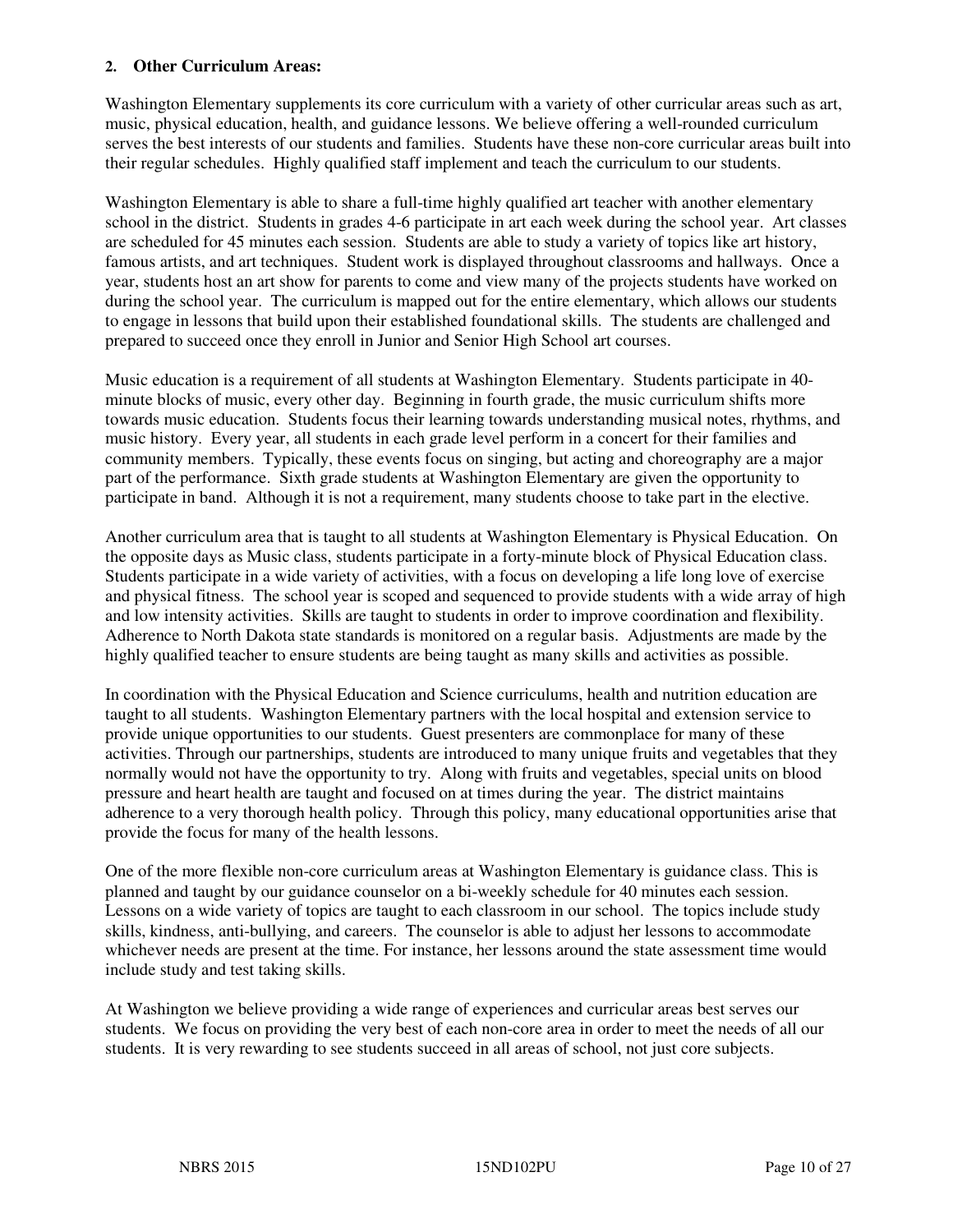#### **3. Instructional Methods and Interventions:**

Leadership and staff at Washington Elementary understand that all students learn differently and at different rates. With that in mind, a focus on differentiating instruction takes place. Classroom teachers work diligently on providing teaching methods and activities to students that meet their individual needs. Classroom teachers work collaboratively through PLC's to develop and share successful skills and ideas. Teachers at grade levels identify important standards to focus on during interventions times. They work together with resource room teachers to provide a wide variety of skill practice for students in small group settings. Through intervention time, teachers are also able to focus on students needing enrichment. Small groups of students that have shown content mastery are given complex and higher level tasks or projects to complete. The needs of students at all levels of the academic spectrum are being met during intervention time, making it an effective and positive program.

Washington Elementary has embraced the important role technology plays in effective teaching. Each classroom is equipped with a SMARTBoard and document camera. Desktop computers and iPads are available for student use in each classroom. The school also has a separate computer lab with 25 desktop computers that is used on a regular basis by classes. Interventions and assessments are implemented using available technologies. STAR assessments and NWEA assessments are given to all students in order to identify student strengths and weaknesses. Programs that address specific reading skills, such as fluency, are made possible through the use of technology.

The school's effective Title I program provides support and interventions to students that are struggling with reading skills. The Individual Learning Center (ILC) is able to identify students that don't qualify for Title I services, but still struggling, and provide them the support they may need. The ILC is also able to provide services to students across the curriculum, not just in specific subjects.

We believe we operate a system that identifies student strengths and weaknesses, and provides them the support or enrichment necessary to succeed in school. The results are improving student achievement throughout the building.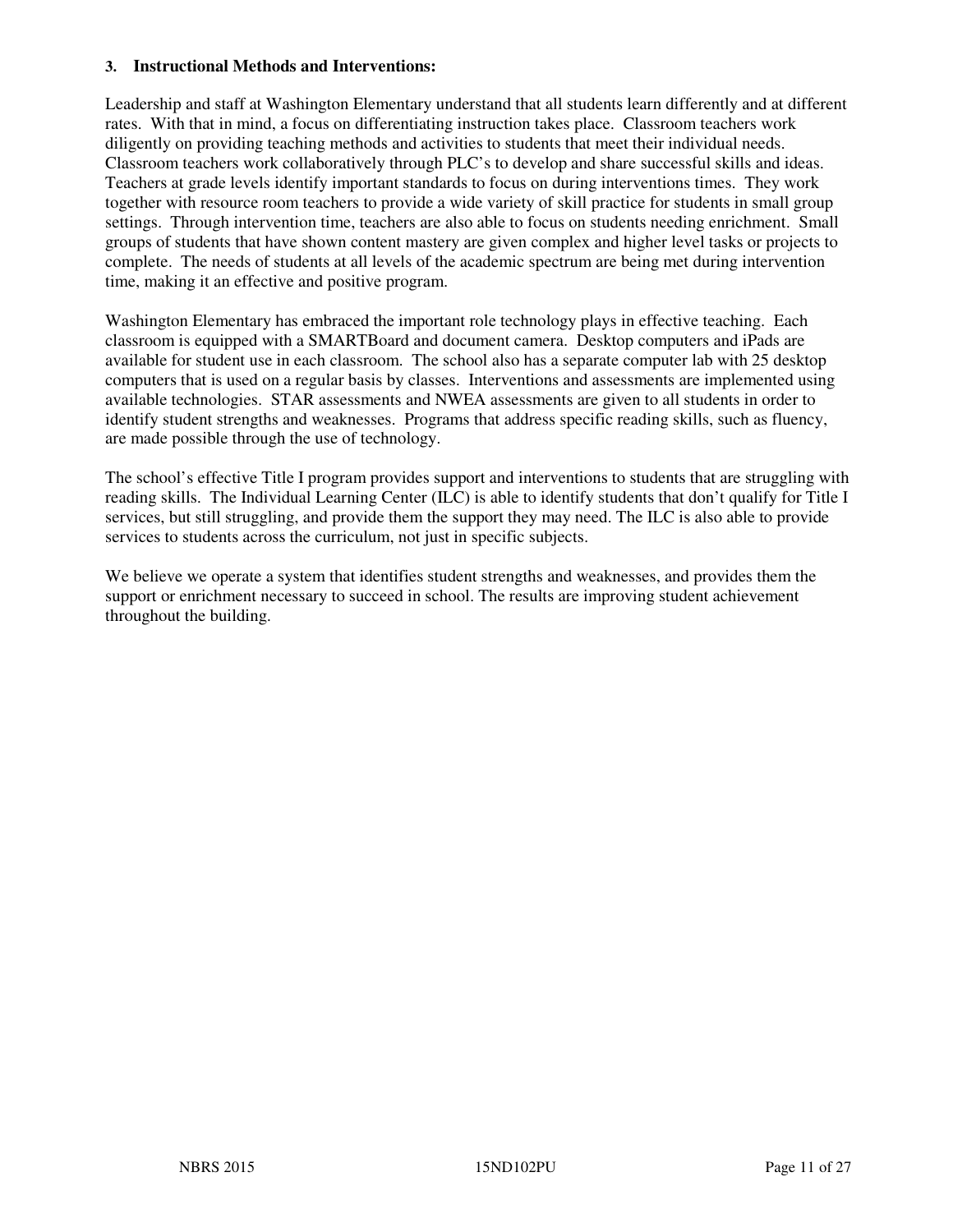### **1. Assessment Results Narrative Summary:**

Up until the 2014-15 school year, Washington Elementary School assessed students with the required North Dakota State Reading, Math, and Science Assessment published by CTB McGraw-Hill. Plans are underway to implement the Smarter Balanced Assessment during the 2014-15 school year and beyond. The North Dakota Department of Public Instruction supervises all activities related to the development and implementation of the State assessment.

State Achievement standards are identified in four categories of student proficiency: 1) novice, 2) partially proficient, 3) proficient, and 4) advanced. The proficient level represents how well a student should demonstrate achievement within a subject at a particular grade level. In determining Adequate Yearly Progress the State requires that students be at the advanced or proficient levels. AYP and assessment reports show overall student achievement, school achievement, district achievement, and statewide achievement in terms of the four achievement standard levels.

Washington Elementary has maintained high achievement levels the past 5 years in both Reading/Language Arts as well as Math. In the most recent year's data, proficiency percentiles have reached as high as 99%. Five year averages for both Reading and Math are above the 90th percentile in each category.

One achievement gap that has been noticed is the proficiency levels of students on an IEP, specifically the fourth and sixth grade groups. These non-proficient students, according to the NDSA, have been included in the Title I targeted assistance program for the 2014-15 school year. Previously, Special Education personnel for Reading and Math had only served these students. We believe providing them additional services will close the achievement gap for this subgroup of students.

### **2. Assessment for Instruction and Learning and Sharing Assessment Results:**

Washington Elementary uses a variety of assessments to improve student achievement and learning. Both formative and summative assessments are used on a regular basis. Each year the North Dakota State Assessment is administered in the fall of the school year. NWEA – MAP assessment is administered twice a year for all students, and a third time for students identified in the RTI process or new to the district. STAR Reading tests are given to all students twice a year, and also used as the main progress-monitoring tool for reading.

Classroom teachers analyze all of the universal screening tools and results after each assessment period. They are then able to identify student strengths and weaknesses, and differentiate their instruction accordingly. The RTI team analyzes the results and identifies students in need of supports or interventions. Once identified, students are provided accommodations and skill development activities to improve upon their recognized weaknesses. Those interventions are monitored on regular basis in order to make necessary changes to the student's plan.

All teachers in a grade level analyze student assessment data at PLC meetings. Grade level teachers meet bi-weekly to group students into ability levels on selected skills. Resource teachers from other curricular areas are used to implement what is called "iTime" or intervention time. Students of the particular grade level are divided into groups with each group focusing on different levels of a particular skill.

Parents are provided the results of their child's assessment results at Parent – Teacher Conferences or upon request. This allows teachers to have meaningful dialogue with parents about the progress their child makes over their educational career. Along with individual results, parents are distributed information on school and district achievement results through District and School Profile Reports located on the North Dakota Department of Public Instruction website. Incorporating parents in the education process remains a priority at Washington Elementary.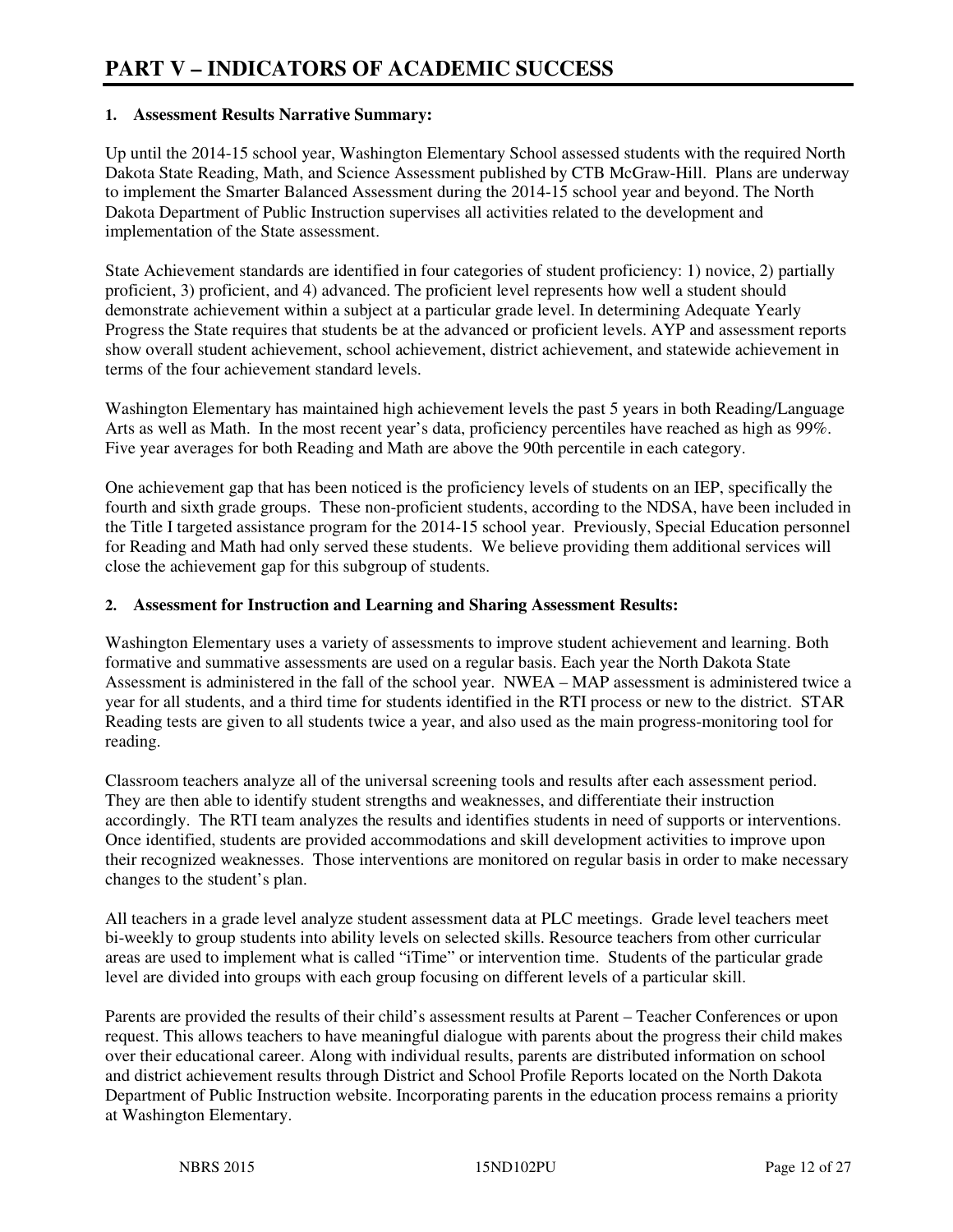# **1. School Climate/Culture**

School climate and positive culture are crucial factors to the overall success at Washington Elementary. All students are valued and known by name. Teachers and staff get to know student interests and engage in casual conversations throughout the school day. The principal and school counselor become familiar not only with students, but also in understanding their home lives and family situations. They work together with classroom teachers to provide supports and proper communication channels when conflicts arise. Each and every student understands how important he or she is to the overall success of the school.

Several activities take place throughout the school year to engage students academically and socially. Washington Elementary implements the Accelerated Reader program in every classroom. Students are able to accumulate reading points throughout their three years at Washington. A detailed rewards program provides motivation for students to read much more than is required for their reading grades. Community support and donations make prizes such as engraving their name on a plaque, swimming passes, and school mascot sweatshirts possible.

In order to engage students and staff emotionally in the school culture, the school counselor implements several events. Kindness Week is an annual event where a pep rally is held, and events are planned throughout the week. Students often raise money for a local cause. In 2013-14 students raised almost \$7000 to help out a fellow student that lost his house in a fire. Staff focuses on teaching anti-bullying lessons and provides students with modeling of respectful behaviors towards everyone.

Mentors are provided to students recommended by staff members. The school counselor works with high school staff members to provide at risk students with a positive role model during the school year. Positive connections are made and young students truly look forward to working with their mentor each week.

Teachers at Washington make a positive school environment possible. Their love of teaching and love of children make it possible. Classroom teachers, as well as teachers of art, music, physical education provide many opportunities for students outside of the regular school day. Teachers are available for student assistance both before and after school. The music teacher participates in musical programs across the state for students that excel in music. Together the entire staff at Washington Elementary works as a cohesive unit that provides the best education and positive social environment possible to our students.

## **2. Engaging Families and Community**

Washington Elementary School believes in communication between the parent, school and community, and that the parent is vital in promoting student success. The school has many different ways of communicating with parents and the community. Newsletters, PowerSchool, and the school website are some of the most common forms.

PowerSchool is the platform that operates the statewide database. All student demographic information is contained within the system. PowerSchool gives parents access, and the ability to monitor their child's current grade or scores on individual assignments. The school website contains upcoming events, as well as, every staff member's email address.

Junior Achievement is a business and economics non-profit education organization. This is one way in which the school works closely with the businesses in the community. The businesses come into the school to inspire young people to value free enterprise, business, and economics to improve the quality of their lives.

In order to enhance the health/science curriculum a local organization called Healthy Heart is used. Volunteers from the local hospital take part in teaching students lessons on cholesterol, blood pressure, and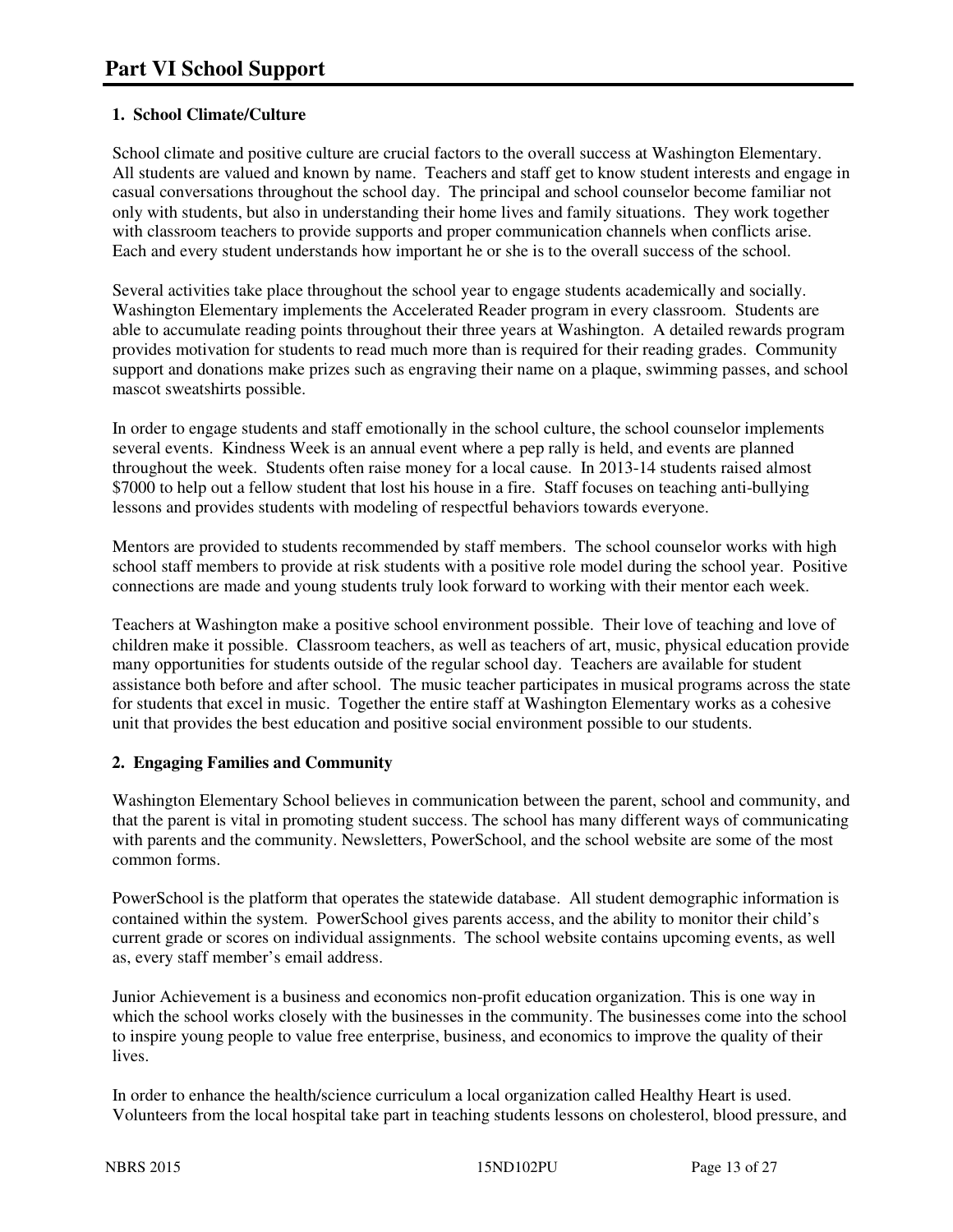the importance of a healthy diet. In March of 2015, due to a grant from the American Heart Association, the fourth grade class put on a health fair for their parents and grandparents. The response was tremendous.

Several local churches have organized a weekend backpack food program for students and families in need. The churches rotate monthly and volunteers pack non-perishable food items into grocery bags and bring them to the school on Thursday. On Friday afternoon these bags are placed inside the students' backpacks, discreetly. As of the writing of this, over 50 students take part in this wonderful program.

Our local college, Valley City State University, is a great asset to our school. One of VCSU's focuses is on developing educators. Washington Elementary works collaboratively with the university to provide training for practicums, observations, and student teaching experiences. Instructors from VCSU often come to our school and present topics of their expertise.

There are many more opportunities for families and community members to become part of the educational success of students at Washington Elementary. Open House night happens at the beginning of each school year. Parent – Teacher Conferences are scheduled for all parents twice a year. The PTO is an active organization that meets on a monthly basis. All of these and more remain vital to our success.

#### **3. Professional Development**

Valley City Public Schools currently provides one more contracted day for professional development than the state of North Dakota requires. Teachers participate in professional development days ranging in a variety of topics about current issues and trends in education. In previous years, professional development topics included information and techniques pertaining to the Common Core State Standards, useful technology in education, and Professional Learning Communities (PLC's). Teachers are asked to evaluate professional development activities upon completion, and administration reviews the evaluations, and then makes adjustments for future professional development accordingly.

Along with contracted professional development days, the district provides its teaching staff with many other opportunities. Short afterschool workshops take place throughout the year. Topics such as creating webpages, Office 365, and book studies on relevant topics are scheduled. Teachers are able to accumulate enough hours to apply for a credit at the local university, thus allowing them to maintain licensure. Typically, teachers have 15 hours worth of non-contracted professional development opportunities in a school year.

In 2011 the school district made a commitment to implement the PLC structure within its school buildings. Through this commitment it has supported teachers attending the PLC Institute in Minneapolis, Minnesota. The three-day conference trains teachers in the proper techniques and methods to implement effective PLC structures. The vast majority of the certified staff at Washington Elementary has attended the Institute. New teachers are immediately given the opportunity to attend. The professional development pertaining to PLC's has led to impressive results in student achievement, teacher collaboration, and school culture.

During the 2014-15 school year, we have decided to embark on a new principal/teacher evaluation system. We believe this new tool will have a positive impact on teacher development and ultimately help raise student achievement. Much of our professional development focus will pertain to the Robert Marzano Framework of Education. Teachers will need training and support as the new, complex evaluation system is implemented at Washington Elementary.

#### **4. School Leadership**

The school leadership at Washington Elementary begins with the principal. It is his responsibility to oversee the day-to-day operations of the school building, as well as, monitor student achievement and teacher effectiveness. The leadership and staff at Washington Elementary believe in the school's vision statement, "Together we are building a legacy of excellence, one student at a time." Leadership instills the belief that all students have the ability to learn and succeed in school. The principal believes in and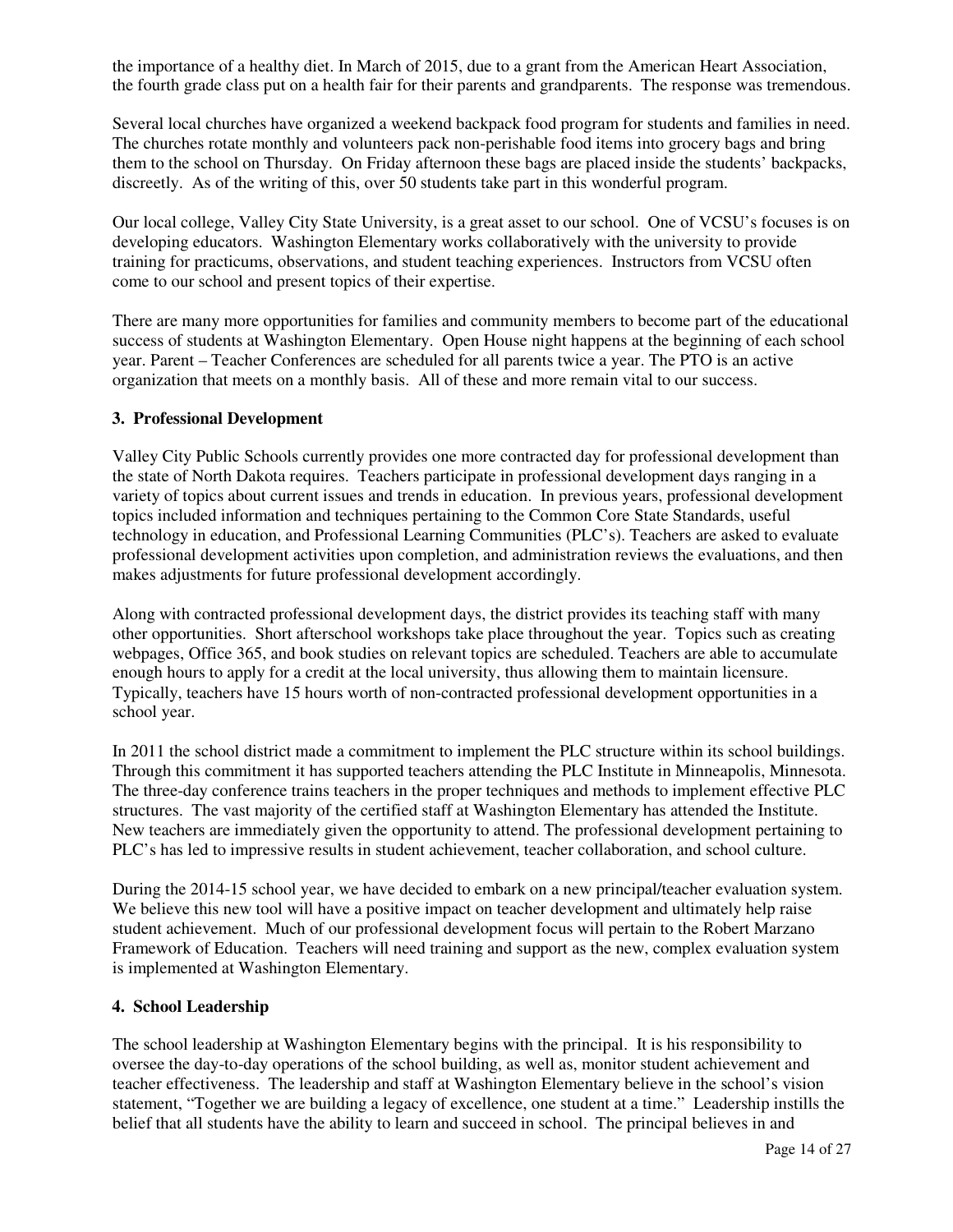implements the teamwork aspect whenever possible. Blame for mistakes is avoided, rather an approach to solving the problem is immediately implemented. A basic understanding in the building exists that one cannot hope something will happen, but action must be taken, and strategies must be put in place in order to make progress.

The principal participates in all district-wide professional development activities. He also is a member of each active committee within the building. Teachers are encouraged and are willing to participate in committees. While serving on these committees, teachers play an active role in the decision making for the school building. Another active role the principal takes in on the RTI team. Through work on this team, the principal is able to see first hand student social and behavior concerns and student achievement. He is also able to assess building needs, whether it be staffing or materials.

The principal meets with the district leadership team bi-weekly. At these meetings the Superintendent gives direction, and current issues are discussed and worked out in a team setting. A commitment to hiring highly qualified teachers and staff is a high priority for the district leadership team. They believe that individuals not only need to possess proper content knowledge, but also must buy in to the building beliefs of teamwork, flexibility, and work ethic.

Leadership roles are given out to teachers regularly. Teachers are selected by their peers and serve as PLC chairs for grade levels or specialist categories. As a PLC chair, the teacher is responsible for planning the agenda, gathering materials, and communicating issues and progress back to administration. Teachers in this role feel a great freedom to research and possibly implement their ideas. They are comfortable presenting ideas to administration, and do so in a professional manner.

The success at Washington School is due to a team effort, not the work of any individual. Through teamwork the school will continue to strive for greatness.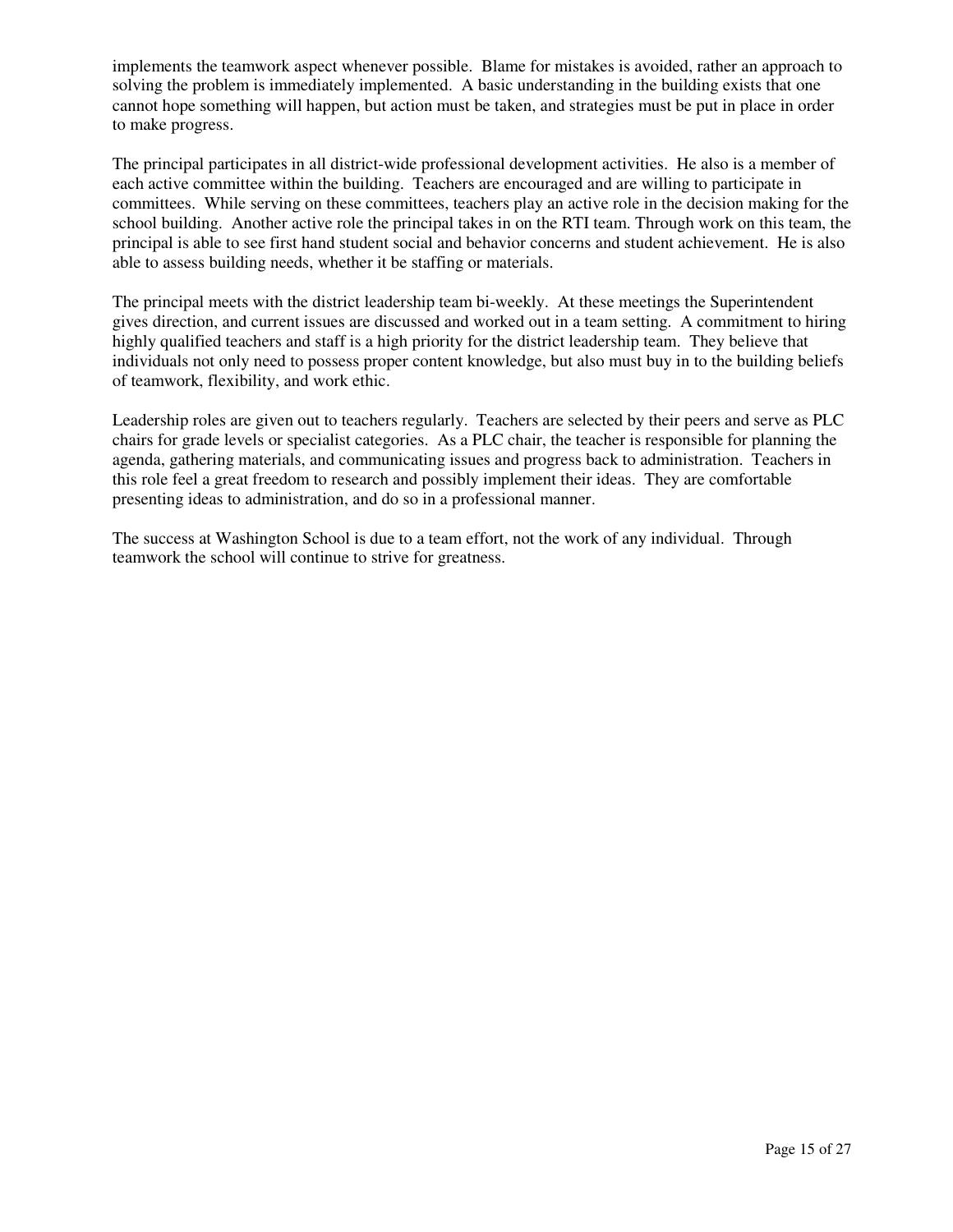# **PART VIII - ASSESSMENT RESULTS**

| <b>Subject:</b> Math                | <b>Test:</b> North Dakota State Assessment |
|-------------------------------------|--------------------------------------------|
| <b>All Students Tested/Grade: 4</b> | <b>Edition/Publication Year: N/A</b>       |
| <b>Publisher: CTB McGraw Hill</b>   |                                            |

| School Year                      | 2013-2014        | 2012-2013 | 2011-2012      | 2010-2011 | 2009-2010    |
|----------------------------------|------------------|-----------|----------------|-----------|--------------|
| Testing month                    | Oct              | Oct       | Oct            | Oct       | Oct          |
| <b>SCHOOL SCORES*</b>            |                  |           |                |           |              |
| Proficient and above             | 90               | 91        | 93             | 88        | 92           |
| Advanced                         | 29               | 34        | 31             | 27        | 28           |
| Number of students tested        | 79               | 82        | 83             | 64        | 79           |
| Percent of total students tested | 100              | 99        | 100            | 100       | 100          |
| Number of students tested with   |                  |           |                |           |              |
| alternative assessment           |                  |           |                |           |              |
| % of students tested with        | 5                | 6         | $\overline{2}$ | 3         | 6            |
| alternative assessment           |                  |           |                |           |              |
| <b>SUBGROUP SCORES</b>           |                  |           |                |           |              |
| 1. Free and Reduced-Price        |                  |           |                |           |              |
| Meals/Socio-Economic/            |                  |           |                |           |              |
| <b>Disadvantaged Students</b>    |                  |           |                |           |              |
| Proficient and above             | 88               | 86        | 90             | 79        | 85           |
| Advanced                         | 28               | 17        | 17             | 10        | 50           |
| Number of students tested        | 25               | 35        | 29             | 29        | 20           |
| 2. Students receiving Special    |                  |           |                |           |              |
| <b>Education</b>                 |                  |           |                |           |              |
| Proficient and above             | 62               | 100       | 86             | 100       | 88           |
| Advanced                         | $\boldsymbol{0}$ | 13        | 14             | 33        | $\mathbf{0}$ |
| Number of students tested        | 13               | 8         | $\overline{7}$ | 3         | 8            |
| 3. English Language Learner      |                  |           |                |           |              |
| <b>Students</b>                  |                  |           |                |           |              |
| Proficient and above             |                  |           |                |           |              |
| Advanced                         |                  |           |                |           |              |
| Number of students tested        |                  |           |                |           |              |
| 4. Hispanic or Latino            |                  |           |                |           |              |
| <b>Students</b>                  |                  |           |                |           |              |
| Proficient and above             |                  |           |                |           |              |
| Advanced                         |                  |           |                |           |              |
| Number of students tested        |                  |           |                |           |              |
| 5. African - American            |                  |           |                |           |              |
| <b>Students</b>                  |                  |           |                |           |              |
| Proficient and above             |                  |           |                |           |              |
| Advanced                         |                  |           |                |           |              |
| Number of students tested        |                  |           |                |           |              |
| <b>6. Asian Students</b>         |                  |           |                |           |              |
| Proficient and above             |                  |           |                |           |              |
| Advanced                         |                  |           |                |           |              |
| Number of students tested        |                  |           |                |           |              |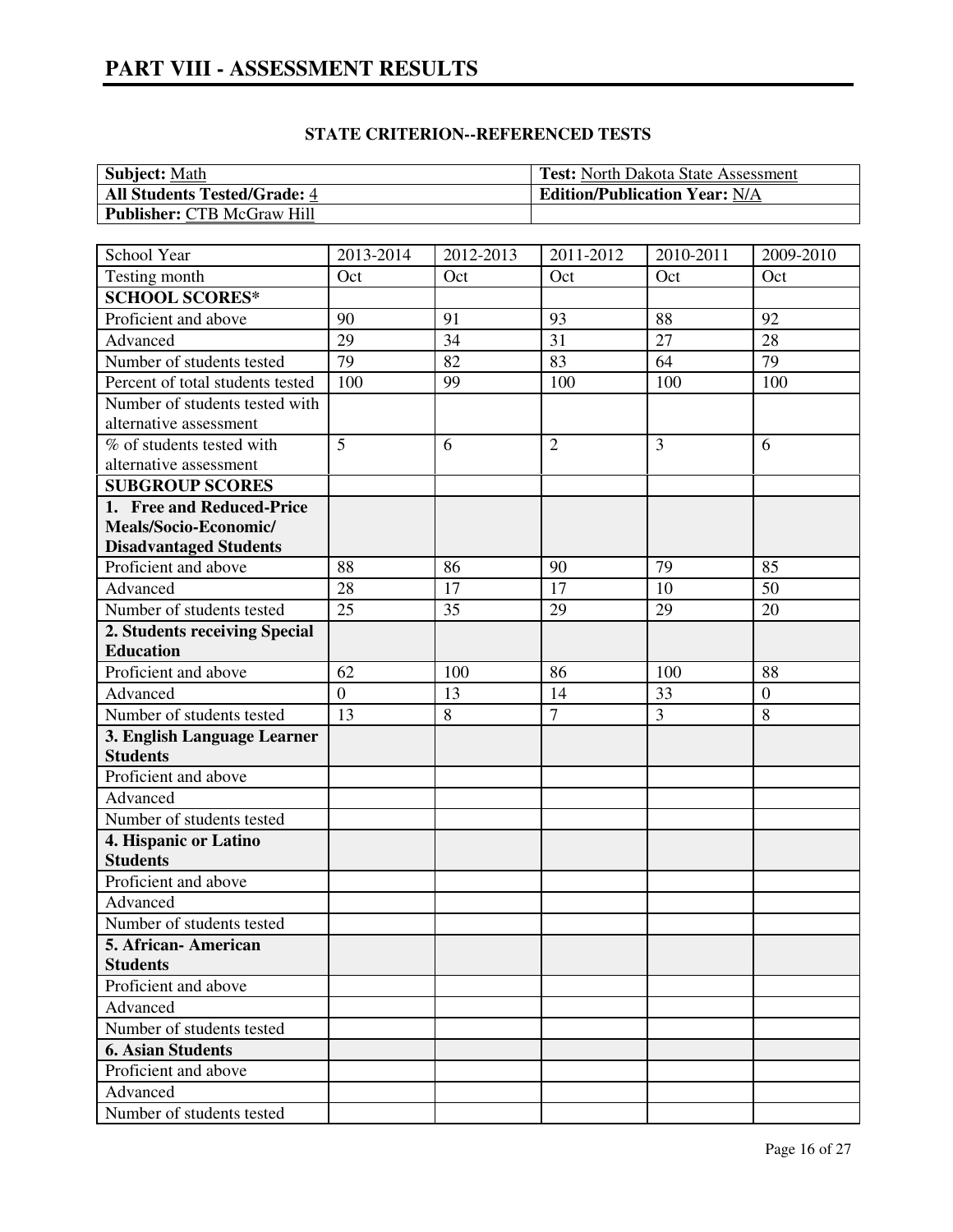| School Year                      | 2013-2014 | 2012-2013 | 2011-2012 | 2010-2011 | 2009-2010 |
|----------------------------------|-----------|-----------|-----------|-----------|-----------|
| 7. American Indian or            |           |           |           |           |           |
| <b>Alaska Native Students</b>    |           |           |           |           |           |
| Proficient and above             |           |           |           |           |           |
| Advanced                         |           |           |           |           |           |
| Number of students tested        |           |           |           |           |           |
| 8. Native Hawaiian or other      |           |           |           |           |           |
| <b>Pacific Islander Students</b> |           |           |           |           |           |
| Proficient and above             |           |           |           |           |           |
| Advanced                         |           |           |           |           |           |
| Number of students tested        |           |           |           |           |           |
| 9. White Students                |           |           |           |           |           |
| Proficient and above             | 89        | 95        | 92        | 91        | 93        |
| Advanced                         | 31        | 38        | 32        | 28        | 29        |
| Number of students tested        | 75        | 74        | 78        | 58        | 73        |
| 10. Two or More Races            |           |           |           |           |           |
| identified Students              |           |           |           |           |           |
| Proficient and above             |           |           |           |           |           |
| Advanced                         |           |           |           |           |           |
| Number of students tested        |           |           |           |           |           |
| 11. Other 1: Other 1             |           |           |           |           |           |
| Proficient and above             |           |           |           |           |           |
| Advanced                         |           |           |           |           |           |
| Number of students tested        |           |           |           |           |           |
| 12. Other 2: Other 2             |           |           |           |           |           |
| Proficient and above             |           |           |           |           |           |
| Advanced                         |           |           |           |           |           |
| Number of students tested        |           |           |           |           |           |
| 13. Other 3: Other 3             |           |           |           |           |           |
| Proficient and above             |           |           |           |           |           |
| Advanced                         |           |           |           |           |           |
| Number of students tested        |           |           |           |           |           |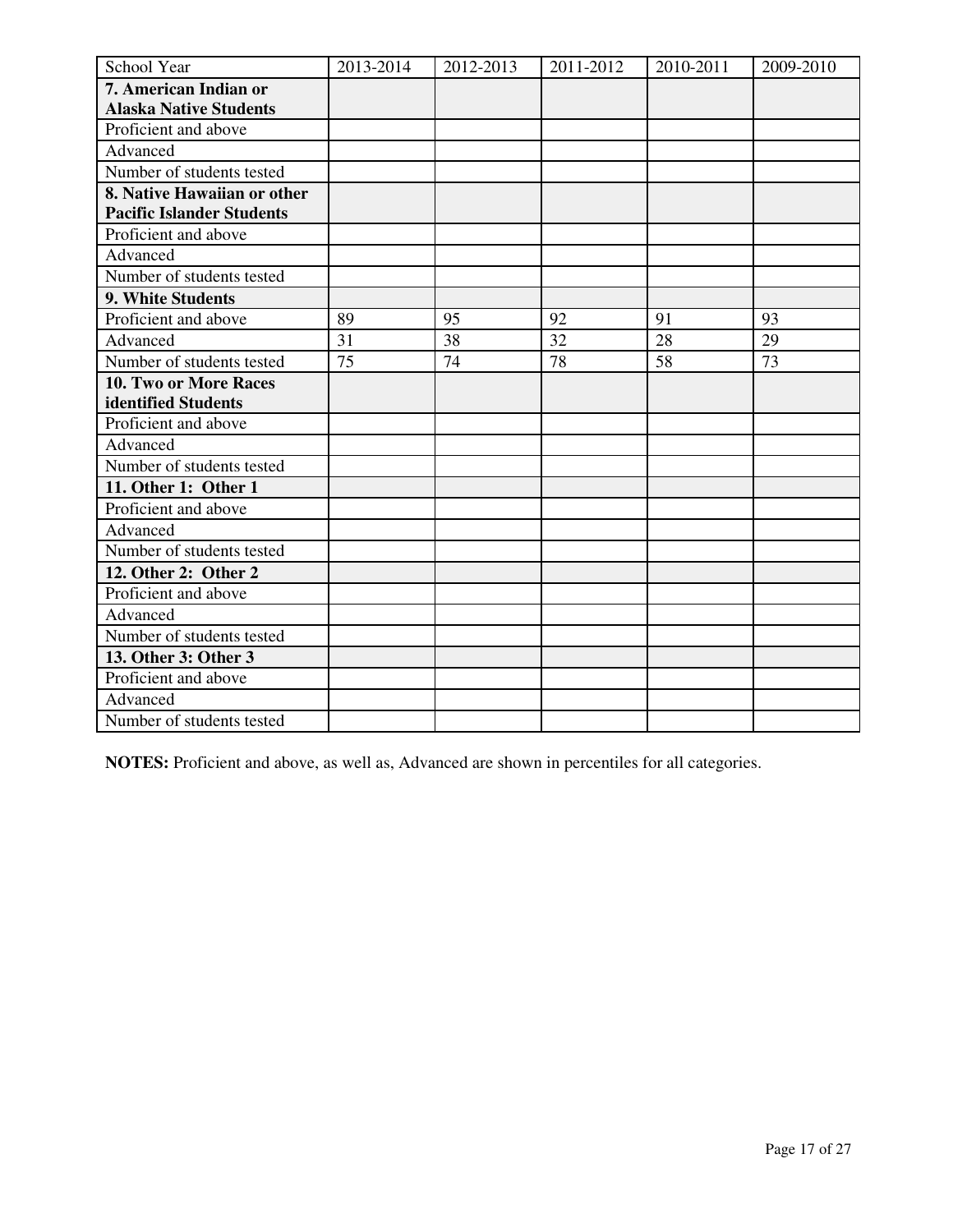| <b>Subject:</b> Math                | <b>Test:</b> North Dakota State Assessment |
|-------------------------------------|--------------------------------------------|
| <b>All Students Tested/Grade: 5</b> | <b>Edition/Publication Year: N/A</b>       |
| <b>Publisher: CTB McGraw Hill</b>   |                                            |

| School Year                      | 2013-2014       | 2012-2013      | 2011-2012        | 2010-2011       | 2009-2010       |
|----------------------------------|-----------------|----------------|------------------|-----------------|-----------------|
| Testing month                    | Oct             | Oct            | Oct              | Oct             | Oct             |
| <b>SCHOOL SCORES*</b>            |                 |                |                  |                 |                 |
| Proficient and above             | 99              | 94             | 90               | 95              | 89              |
| Advanced                         | 57              | 34             | 36               | 45              | 21              |
| Number of students tested        | 77              | 81             | 63               | 73              | 70              |
| Percent of total students tested | 100             | 100            | 100              | 100             | 100             |
| Number of students tested with   |                 |                |                  |                 |                 |
| alternative assessment           |                 |                |                  |                 |                 |
| % of students tested with        | $\overline{4}$  | $\overline{4}$ | 3                | $\overline{4}$  | 6               |
| alternative assessment           |                 |                |                  |                 |                 |
| <b>SUBGROUP SCORES</b>           |                 |                |                  |                 |                 |
| 1. Free and Reduced-Price        |                 |                |                  |                 |                 |
| Meals/Socio-Economic/            |                 |                |                  |                 |                 |
| <b>Disadvantaged Students</b>    |                 |                |                  |                 |                 |
| Proficient and above             | 100             | 92             | 80               | 92              | 84              |
| Advanced                         | 60              | 16             | 24               | 48              | 22              |
| Number of students tested        | $\overline{25}$ | 25             | 25               | $\overline{25}$ | $\overline{32}$ |
| 2. Students receiving Special    |                 |                |                  |                 |                 |
| <b>Education</b>                 |                 |                |                  |                 |                 |
| Proficient and above             | 100             | 83             | 67               | 100             | 78              |
| Advanced                         | 25              | 33             | $\boldsymbol{0}$ | 40              | 22              |
| Number of students tested        | $\overline{4}$  | 6              | 3                | 10              | 9               |
| 3. English Language Learner      |                 |                |                  |                 |                 |
| <b>Students</b>                  |                 |                |                  |                 |                 |
| Proficient and above             |                 |                |                  |                 |                 |
| Advanced                         |                 |                |                  |                 |                 |
| Number of students tested        |                 |                |                  |                 |                 |
| 4. Hispanic or Latino            |                 |                |                  |                 |                 |
| <b>Students</b>                  |                 |                |                  |                 |                 |
| Proficient and above             |                 |                |                  |                 |                 |
| Advanced                         |                 |                |                  |                 |                 |
| Number of students tested        |                 |                |                  |                 |                 |
| 5. African- American             |                 |                |                  |                 |                 |
| <b>Students</b>                  |                 |                |                  |                 |                 |
| Proficient and above             |                 |                |                  |                 |                 |
| Advanced                         |                 |                |                  |                 |                 |
| Number of students tested        |                 |                |                  |                 |                 |
| <b>6. Asian Students</b>         |                 |                |                  |                 |                 |
| Proficient and above             |                 |                |                  |                 |                 |
| Advanced                         |                 |                |                  |                 |                 |
| Number of students tested        |                 |                |                  |                 |                 |
| 7. American Indian or            |                 |                |                  |                 |                 |
| <b>Alaska Native Students</b>    |                 |                |                  |                 |                 |
| Proficient and above             |                 |                |                  |                 |                 |
| Advanced                         |                 |                |                  |                 |                 |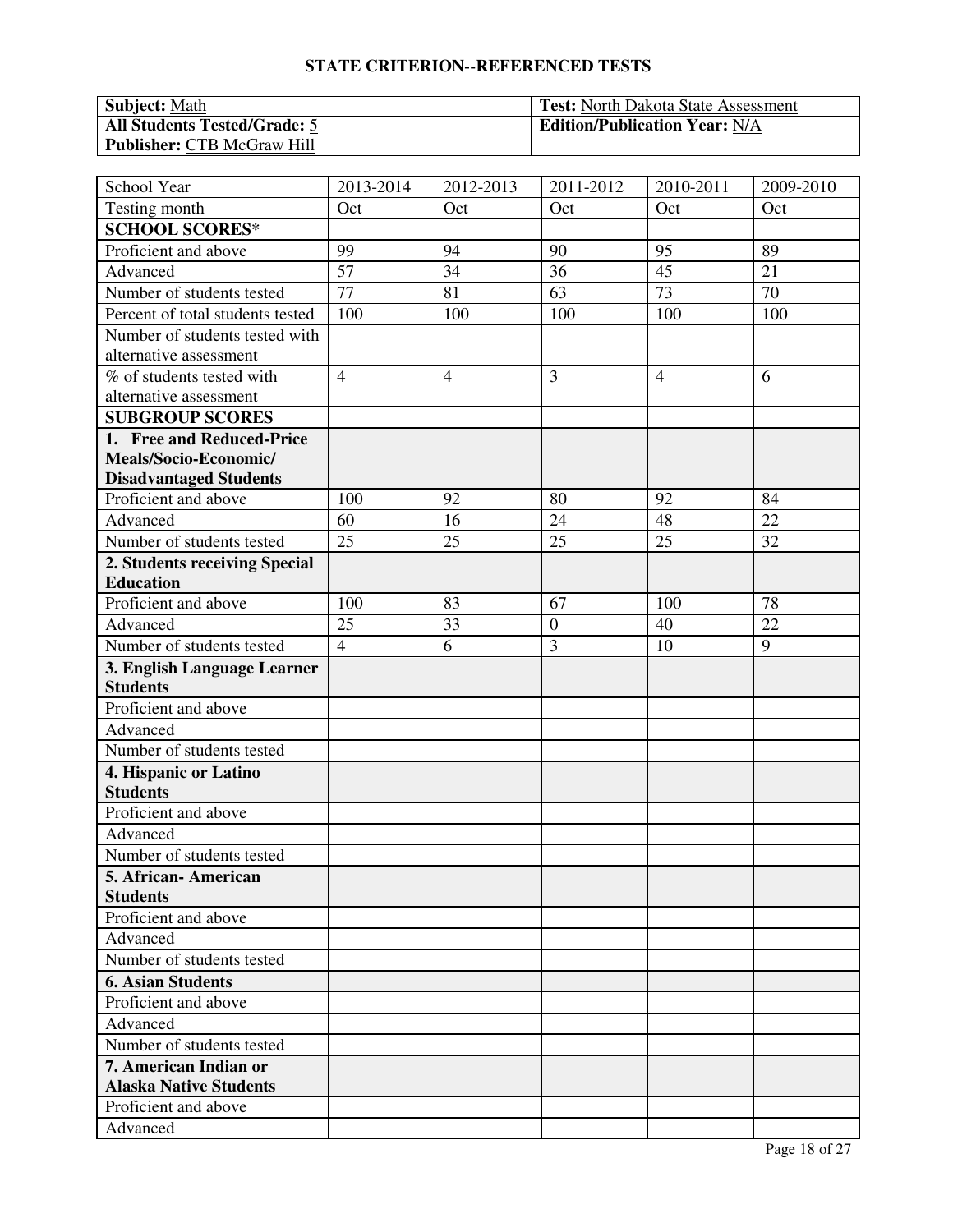| School Year                      | 2013-2014 | 2012-2013 | 2011-2012 | 2010-2011 | 2009-2010 |
|----------------------------------|-----------|-----------|-----------|-----------|-----------|
| Number of students tested        |           |           |           |           |           |
| 8. Native Hawaiian or other      |           |           |           |           |           |
| <b>Pacific Islander Students</b> |           |           |           |           |           |
| Proficient and above             |           |           |           |           |           |
| Advanced                         |           |           |           |           |           |
| Number of students tested        |           |           |           |           |           |
| 9. White Students                |           |           |           |           |           |
| Proficient and above             | 99        | 95        | 95        | 94        | 90        |
| Advanced                         | 59        | 36        | 37        | 45        | 21        |
| Number of students tested        | 71        | 75        | 57        | 69        | 68        |
| 10. Two or More Races            |           |           |           |           |           |
| identified Students              |           |           |           |           |           |
| Proficient and above             |           |           |           |           |           |
| Advanced                         |           |           |           |           |           |
| Number of students tested        |           |           |           |           |           |
| 11. Other 1: Other 1             |           |           |           |           |           |
| Proficient and above             |           |           |           |           |           |
| Advanced                         |           |           |           |           |           |
| Number of students tested        |           |           |           |           |           |
| 12. Other 2: Other 2             |           |           |           |           |           |
| Proficient and above             |           |           |           |           |           |
| Advanced                         |           |           |           |           |           |
| Number of students tested        |           |           |           |           |           |
| 13. Other 3: Other 3             |           |           |           |           |           |
| Proficient and above             |           |           |           |           |           |
| Advanced                         |           |           |           |           |           |
| Number of students tested        |           |           |           |           |           |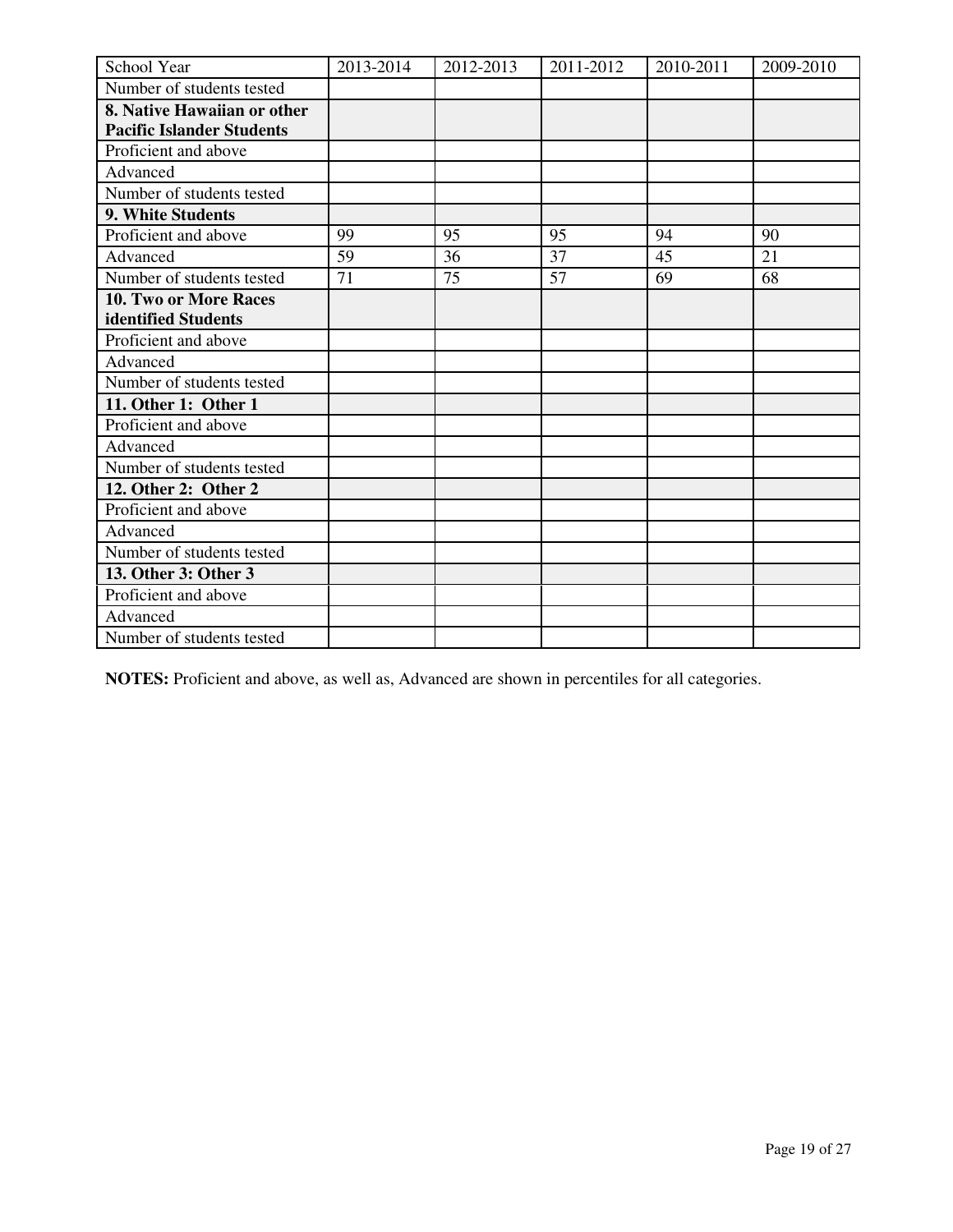| <b>Subject:</b> Math                | <b>Test:</b> North Dakota State Assessment |
|-------------------------------------|--------------------------------------------|
| <b>All Students Tested/Grade: 6</b> | <b>Edition/Publication Year: N/A</b>       |
| <b>Publisher: CTB McGraw Hill</b>   |                                            |

| School Year                      | 2013-2014       | 2012-2013        | 2011-2012 | 2010-2011       | 2009-2010        |
|----------------------------------|-----------------|------------------|-----------|-----------------|------------------|
| Testing month                    | Oct             | Oct              | Oct       | Oct             | Oct              |
| <b>SCHOOL SCORES*</b>            |                 |                  |           |                 |                  |
| Proficient and above             | 92              | 94               | 97        | 94              | 91               |
| Advanced                         | 47              | 35               | 58        | 37              | 42               |
| Number of students tested        | 79              | 70               | 77        | 70              | 93               |
| Percent of total students tested | 100             | 100              | 100       | 100             | 100              |
| Number of students tested with   |                 |                  |           |                 |                  |
| alternative assessment           |                 |                  |           |                 |                  |
| % of students tested with        | $\mathbf{1}$    | 3                | 5         | 6               | 3                |
| alternative assessment           |                 |                  |           |                 |                  |
| <b>SUBGROUP SCORES</b>           |                 |                  |           |                 |                  |
| 1. Free and Reduced-Price        |                 |                  |           |                 |                  |
| Meals/Socio-Economic/            |                 |                  |           |                 |                  |
| <b>Disadvantaged Students</b>    |                 |                  |           |                 |                  |
| Proficient and above             | 88              | 96               | 92        | 89              | 82               |
| Advanced                         | 28              | 11               | 46        | 39              | 38               |
| Number of students tested        | $\overline{25}$ | 27               | 26        | $\overline{28}$ | $\overline{34}$  |
| 2. Students receiving Special    |                 |                  |           |                 |                  |
| <b>Education</b>                 |                 |                  |           |                 |                  |
| Proficient and above             | 75              | 50               | 90        | 70              | 80               |
| Advanced                         | 50              | $\boldsymbol{0}$ | 50        | 30              | $\boldsymbol{0}$ |
| Number of students tested        | $\overline{4}$  | $\overline{c}$   | 10        | 10              | 10               |
| 3. English Language Learner      |                 |                  |           |                 |                  |
| <b>Students</b>                  |                 |                  |           |                 |                  |
| Proficient and above             |                 |                  |           |                 |                  |
| Advanced                         |                 |                  |           |                 |                  |
| Number of students tested        |                 |                  |           |                 |                  |
| 4. Hispanic or Latino            |                 |                  |           |                 |                  |
| <b>Students</b>                  |                 |                  |           |                 |                  |
| Proficient and above             |                 |                  |           |                 |                  |
| Advanced                         |                 |                  |           |                 |                  |
| Number of students tested        |                 |                  |           |                 |                  |
| 5. African- American             |                 |                  |           |                 |                  |
| <b>Students</b>                  |                 |                  |           |                 |                  |
| Proficient and above             |                 |                  |           |                 |                  |
| Advanced                         |                 |                  |           |                 |                  |
| Number of students tested        |                 |                  |           |                 |                  |
| <b>6. Asian Students</b>         |                 |                  |           |                 |                  |
| Proficient and above             |                 |                  |           |                 |                  |
| Advanced                         |                 |                  |           |                 |                  |
| Number of students tested        |                 |                  |           |                 |                  |
| 7. American Indian or            |                 |                  |           |                 |                  |
| <b>Alaska Native Students</b>    |                 |                  |           |                 |                  |
| Proficient and above             |                 |                  |           |                 |                  |
| Advanced                         |                 |                  |           |                 |                  |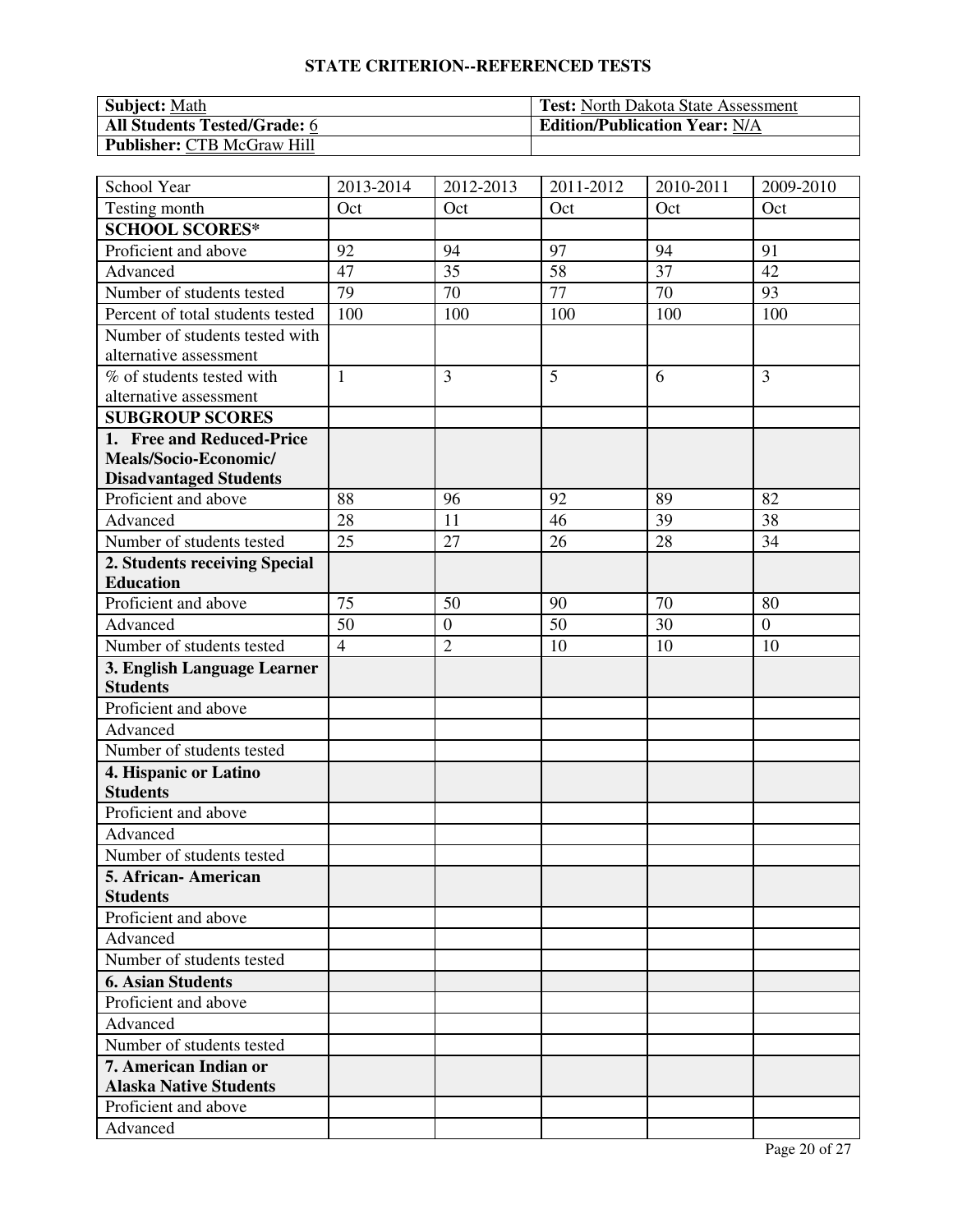| School Year                      | 2013-2014 | 2012-2013 | 2011-2012 | 2010-2011 | 2009-2010 |
|----------------------------------|-----------|-----------|-----------|-----------|-----------|
| Number of students tested        |           |           |           |           |           |
| 8. Native Hawaiian or other      |           |           |           |           |           |
| <b>Pacific Islander Students</b> |           |           |           |           |           |
| Proficient and above             |           |           |           |           |           |
| Advanced                         |           |           |           |           |           |
| Number of students tested        |           |           |           |           |           |
| 9. White Students                |           |           |           |           |           |
| Proficient and above             | 92        | 95        | 99        | 94        | 95        |
| Advanced                         | 47        | 39        | 60        | 34        | 42        |
| Number of students tested        | 76        | 61        | 72        | 67        | 84        |
| 10. Two or More Races            |           |           |           |           |           |
| identified Students              |           |           |           |           |           |
| Proficient and above             |           |           |           |           |           |
| Advanced                         |           |           |           |           |           |
| Number of students tested        |           |           |           |           |           |
| 11. Other 1: Other 1             |           |           |           |           |           |
| Proficient and above             |           |           |           |           |           |
| Advanced                         |           |           |           |           |           |
| Number of students tested        |           |           |           |           |           |
| 12. Other 2: Other 2             |           |           |           |           |           |
| Proficient and above             |           |           |           |           |           |
| Advanced                         |           |           |           |           |           |
| Number of students tested        |           |           |           |           |           |
| 13. Other 3: Other 3             |           |           |           |           |           |
| Proficient and above             |           |           |           |           |           |
| Advanced                         |           |           |           |           |           |
| Number of students tested        |           |           |           |           |           |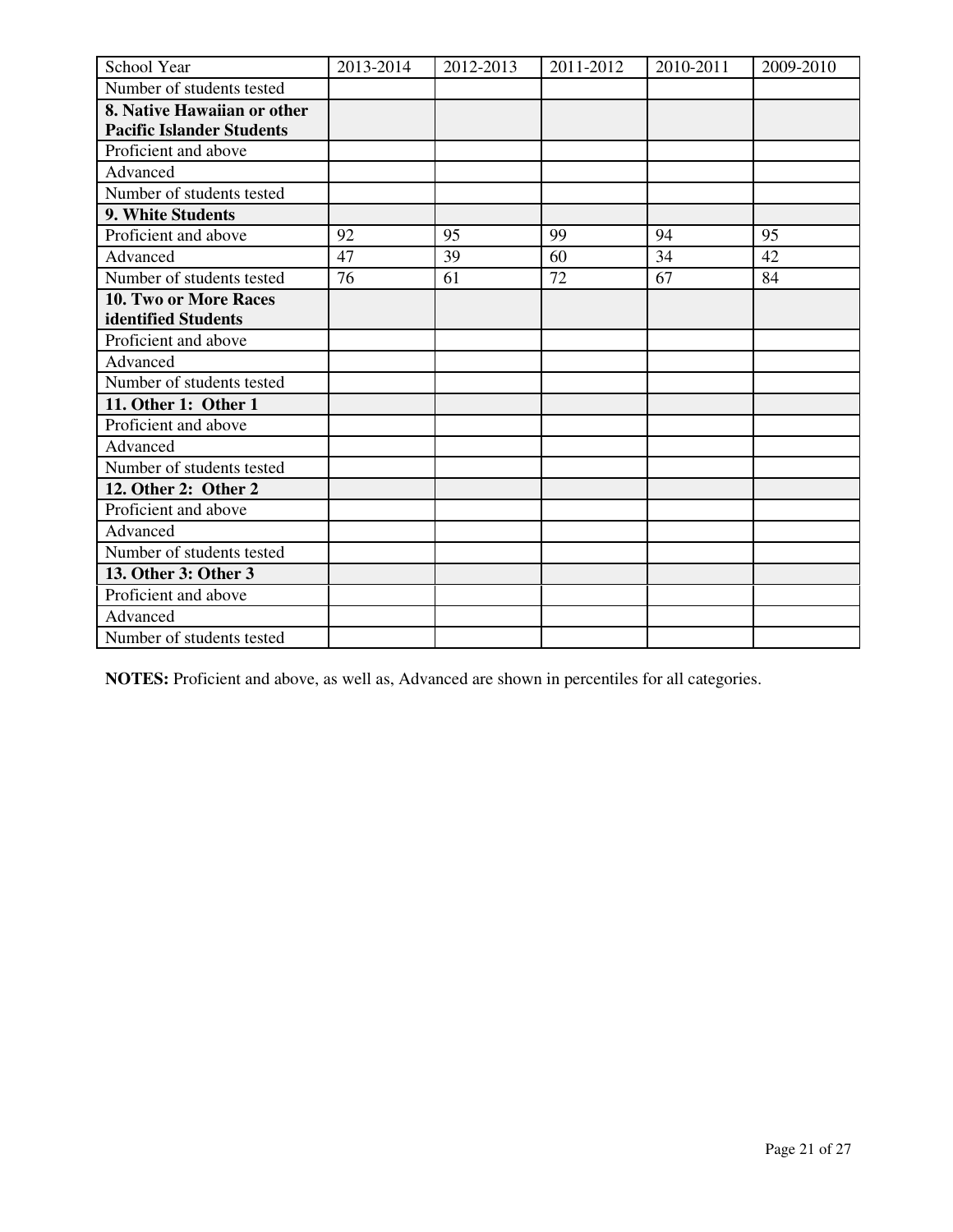| <b>Subject:</b> Reading/ELA         | <b>Test:</b> North Dakota State Assessment |
|-------------------------------------|--------------------------------------------|
| <b>All Students Tested/Grade: 4</b> | <b>Edition/Publication Year: N/A</b>       |
| <b>Publisher: CTB McGraw Hill</b>   |                                            |

| School Year                      | 2013-2014      | 2012-2013 | 2011-2012      | 2010-2011        | 2009-2010      |
|----------------------------------|----------------|-----------|----------------|------------------|----------------|
| Testing month                    | Oct            | Oct       | Oct            | Oct              | Oct            |
| <b>SCHOOL SCORES*</b>            |                |           |                |                  |                |
| Proficient and above             | 91             | 90        | 93             | 91               | 91             |
| Advanced                         | 34             | 39        | 31             | 20               | 26             |
| Number of students tested        | 79             | 82        | 83             | 64               | 79             |
| Percent of total students tested | 100            | 99        | 99             | 100              | 100            |
| Number of students tested with   |                |           |                |                  |                |
| alternative assessment           |                |           |                |                  |                |
| % of students tested with        | 8              | 6         | $\overline{4}$ | 5                | 6              |
| alternative assessment           |                |           |                |                  |                |
| <b>SUBGROUP SCORES</b>           |                |           |                |                  |                |
| 1. Free and Reduced-Price        |                |           |                |                  |                |
| Meals/Socio-Economic/            |                |           |                |                  |                |
| <b>Disadvantaged Students</b>    |                |           |                |                  |                |
| Proficient and above             | 96             | 86        | 89             | 86               | 90             |
| Advanced                         | 24             | 37        | 21             | 10               | 20             |
| Number of students tested        | 25             | 35        | 28             | 29               | 30             |
| 2. Students receiving Special    |                |           |                |                  |                |
| <b>Education</b>                 |                |           |                |                  |                |
| Proficient and above             | 77             | 100       | 83             | 100              | 100            |
| Advanced                         | $\overline{8}$ | 50        | 17             | $\boldsymbol{0}$ | $\overline{9}$ |
| Number of students tested        | 13             | 8         | 6              | 3                | 11             |
| 3. English Language Learner      |                |           |                |                  |                |
| <b>Students</b>                  |                |           |                |                  |                |
| Proficient and above             |                |           |                |                  |                |
| Advanced                         |                |           |                |                  |                |
| Number of students tested        |                |           |                |                  |                |
| 4. Hispanic or Latino            |                |           |                |                  |                |
| <b>Students</b>                  |                |           |                |                  |                |
| Proficient and above             |                |           |                |                  |                |
| Advanced                         |                |           |                |                  |                |
| Number of students tested        |                |           |                |                  |                |
| 5. African- American             |                |           |                |                  |                |
| <b>Students</b>                  |                |           |                |                  |                |
| Proficient and above             |                |           |                |                  |                |
| Advanced                         |                |           |                |                  |                |
| Number of students tested        |                |           |                |                  |                |
| <b>6. Asian Students</b>         |                |           |                |                  |                |
| Proficient and above             |                |           |                |                  |                |
| Advanced                         |                |           |                |                  |                |
| Number of students tested        |                |           |                |                  |                |
| 7. American Indian or            |                |           |                |                  |                |
| <b>Alaska Native Students</b>    |                |           |                |                  |                |
| Proficient and above             |                |           |                |                  |                |
| Advanced                         |                |           |                |                  |                |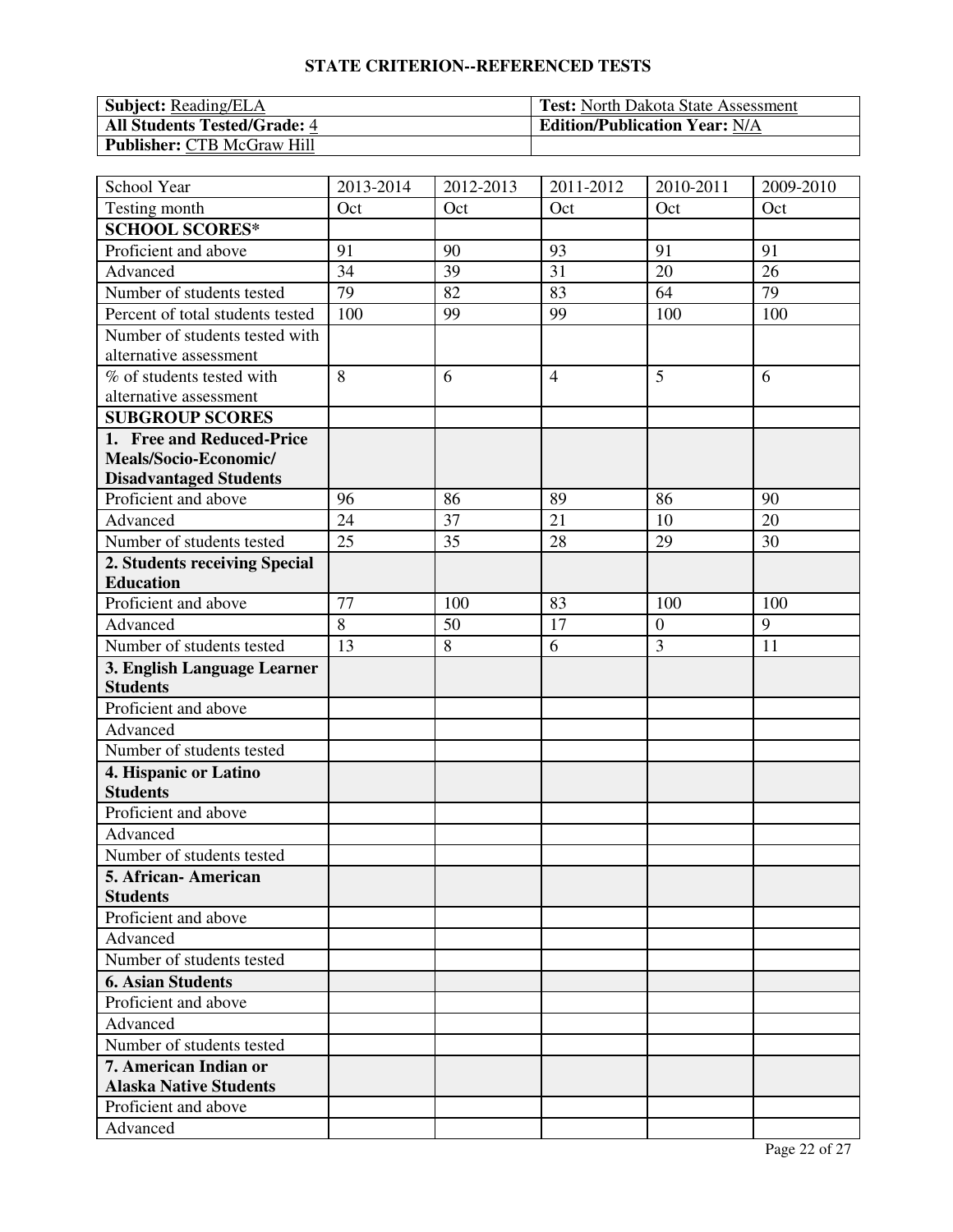| School Year                      | 2013-2014 | 2012-2013 | 2011-2012 | 2010-2011 | 2009-2010 |
|----------------------------------|-----------|-----------|-----------|-----------|-----------|
| Number of students tested        |           |           |           |           |           |
| 8. Native Hawaiian or other      |           |           |           |           |           |
| <b>Pacific Islander Students</b> |           |           |           |           |           |
| Proficient and above             |           |           |           |           |           |
| Advanced                         |           |           |           |           |           |
| Number of students tested        |           |           |           |           |           |
| 9. White Students                |           |           |           |           |           |
| Proficient and above             | 92        | 95        | 94        | 93        | 90        |
| Advanced                         | 35        | 38        | 31        | 22        | 25        |
| Number of students tested        | 75        | 74        | 77        | 58        | 73        |
| <b>10. Two or More Races</b>     |           |           |           |           |           |
| identified Students              |           |           |           |           |           |
| Proficient and above             |           |           |           |           |           |
| Advanced                         |           |           |           |           |           |
| Number of students tested        |           |           |           |           |           |
| 11. Other 1: Other 1             |           |           |           |           |           |
| Proficient and above             |           |           |           |           |           |
| Advanced                         |           |           |           |           |           |
| Number of students tested        |           |           |           |           |           |
| 12. Other 2: Other 2             |           |           |           |           |           |
| Proficient and above             |           |           |           |           |           |
| Advanced                         |           |           |           |           |           |
| Number of students tested        |           |           |           |           |           |
| 13. Other 3: Other 3             |           |           |           |           |           |
| Proficient and above             |           |           |           |           |           |
| Advanced                         |           |           |           |           |           |
| Number of students tested        |           |           |           |           |           |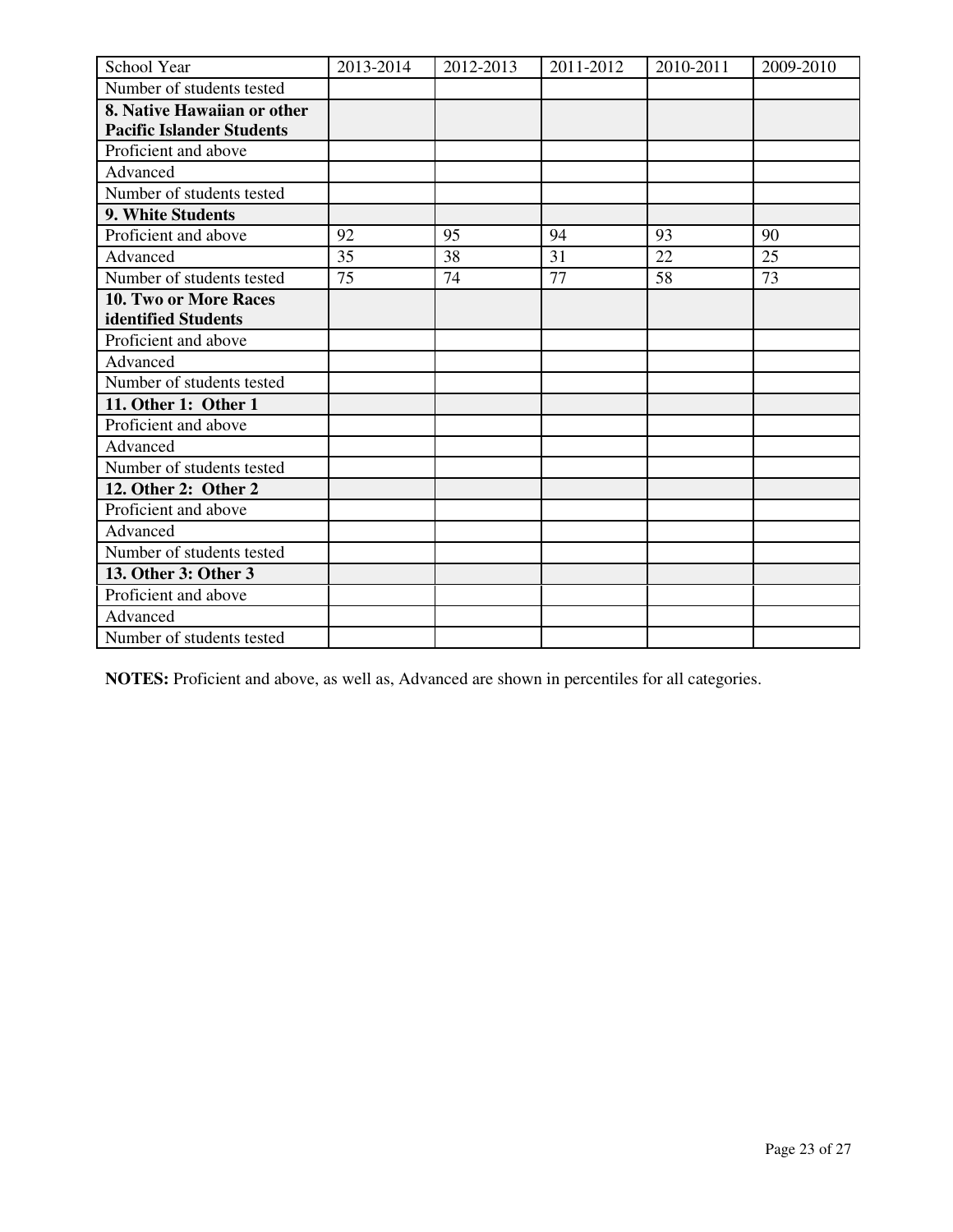| <b>Subject:</b> Reading/ELA         | <b>Test:</b> North Dakota State Assessment |
|-------------------------------------|--------------------------------------------|
| <b>All Students Tested/Grade: 5</b> | <b>Edition/Publication Year: N/A</b>       |
| <b>Publisher: CTB McGraw Hill</b>   |                                            |

| School Year                      | 2013-2014       | 2012-2013        | 2011-2012        | 2010-2011       | 2009-2010        |
|----------------------------------|-----------------|------------------|------------------|-----------------|------------------|
| Testing month                    | Oct             | Oct              | Oct              | Oct             | Oct              |
| <b>SCHOOL SCORES*</b>            |                 |                  |                  |                 |                  |
| Proficient and above             | 95              | 89               | 90               | 81              | 86               |
| Advanced                         | 11              | 10               | 16               | 15              | 11               |
| Number of students tested        | 77              | 81               | 63               | 73              | 70               |
| Percent of total students tested | 100             | 100              | 99               | 100             | 100              |
| Number of students tested with   |                 |                  |                  |                 |                  |
| alternative assessment           |                 |                  |                  |                 |                  |
| % of students tested with        | $\overline{4}$  | $\overline{4}$   | 5                | 5               | $\overline{7}$   |
| alternative assessment           |                 |                  |                  |                 |                  |
| <b>SUBGROUP SCORES</b>           |                 |                  |                  |                 |                  |
| 1. Free and Reduced-Price        |                 |                  |                  |                 |                  |
| Meals/Socio-Economic/            |                 |                  |                  |                 |                  |
| <b>Disadvantaged Students</b>    |                 |                  |                  |                 |                  |
| Proficient and above             | 96              | 80               | 83               | 76              | 88               |
| Advanced                         | 12              | $\boldsymbol{0}$ | $\overline{4}$   | 20              | 9                |
| Number of students tested        | $\overline{25}$ | 25               | $\overline{24}$  | $\overline{25}$ | $\overline{32}$  |
| 2. Students receiving Special    |                 |                  |                  |                 |                  |
| <b>Education</b>                 |                 |                  |                  |                 |                  |
| Proficient and above             | 100             | 100              | 100              | 90              | 78               |
| Advanced                         | 25              | $\boldsymbol{0}$ | $\boldsymbol{0}$ | 10              | $\boldsymbol{0}$ |
| Number of students tested        | $\overline{4}$  | 6                | 3                | 10              | 9                |
| 3. English Language Learner      |                 |                  |                  |                 |                  |
| <b>Students</b>                  |                 |                  |                  |                 |                  |
| Proficient and above             |                 |                  |                  |                 |                  |
| Advanced                         |                 |                  |                  |                 |                  |
| Number of students tested        |                 |                  |                  |                 |                  |
| 4. Hispanic or Latino            |                 |                  |                  |                 |                  |
| <b>Students</b>                  |                 |                  |                  |                 |                  |
| Proficient and above             |                 |                  |                  |                 |                  |
| Advanced                         |                 |                  |                  |                 |                  |
| Number of students tested        |                 |                  |                  |                 |                  |
| 5. African- American             |                 |                  |                  |                 |                  |
| <b>Students</b>                  |                 |                  |                  |                 |                  |
| Proficient and above             |                 |                  |                  |                 |                  |
| Advanced                         |                 |                  |                  |                 |                  |
| Number of students tested        |                 |                  |                  |                 |                  |
| <b>6. Asian Students</b>         |                 |                  |                  |                 |                  |
| Proficient and above             |                 |                  |                  |                 |                  |
| Advanced                         |                 |                  |                  |                 |                  |
| Number of students tested        |                 |                  |                  |                 |                  |
| 7. American Indian or            |                 |                  |                  |                 |                  |
| <b>Alaska Native Students</b>    |                 |                  |                  |                 |                  |
| Proficient and above             |                 |                  |                  |                 |                  |
| Advanced                         |                 |                  |                  |                 |                  |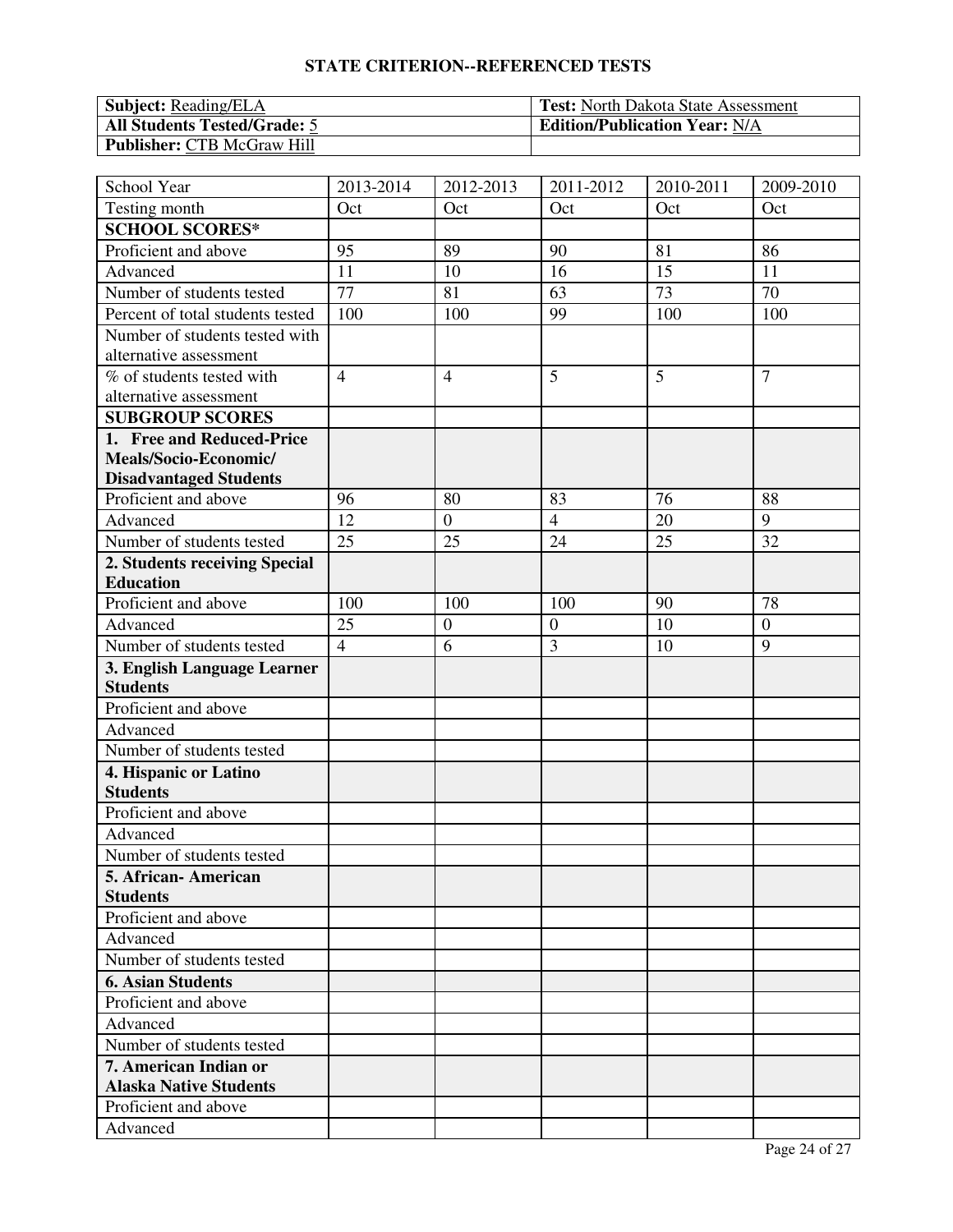| School Year                      | 2013-2014 | 2012-2013 | 2011-2012 | 2010-2011 | 2009-2010 |
|----------------------------------|-----------|-----------|-----------|-----------|-----------|
| Number of students tested        |           |           |           |           |           |
| 8. Native Hawaiian or other      |           |           |           |           |           |
| <b>Pacific Islander Students</b> |           |           |           |           |           |
| Proficient and above             |           |           |           |           |           |
| Advanced                         |           |           |           |           |           |
| Number of students tested        |           |           |           |           |           |
| 9. White Students                |           |           |           |           |           |
| Proficient and above             | 94        | 88        | 91        | 80        | 85        |
| Advanced                         | 10        | 9         | 18        | 16        | 10        |
| Number of students tested        | 71        | 75        | 56        | 69        | 68        |
| <b>10. Two or More Races</b>     |           |           |           |           |           |
| identified Students              |           |           |           |           |           |
| Proficient and above             |           |           |           |           |           |
| Advanced                         |           |           |           |           |           |
| Number of students tested        |           |           |           |           |           |
| 11. Other 1: Other 1             |           |           |           |           |           |
| Proficient and above             |           |           |           |           |           |
| Advanced                         |           |           |           |           |           |
| Number of students tested        |           |           |           |           |           |
| 12. Other 2: Other 2             |           |           |           |           |           |
| Proficient and above             |           |           |           |           |           |
| Advanced                         |           |           |           |           |           |
| Number of students tested        |           |           |           |           |           |
| 13. Other 3: Other 3             |           |           |           |           |           |
| Proficient and above             |           |           |           |           |           |
| Advanced                         |           |           |           |           |           |
| Number of students tested        |           |           |           |           |           |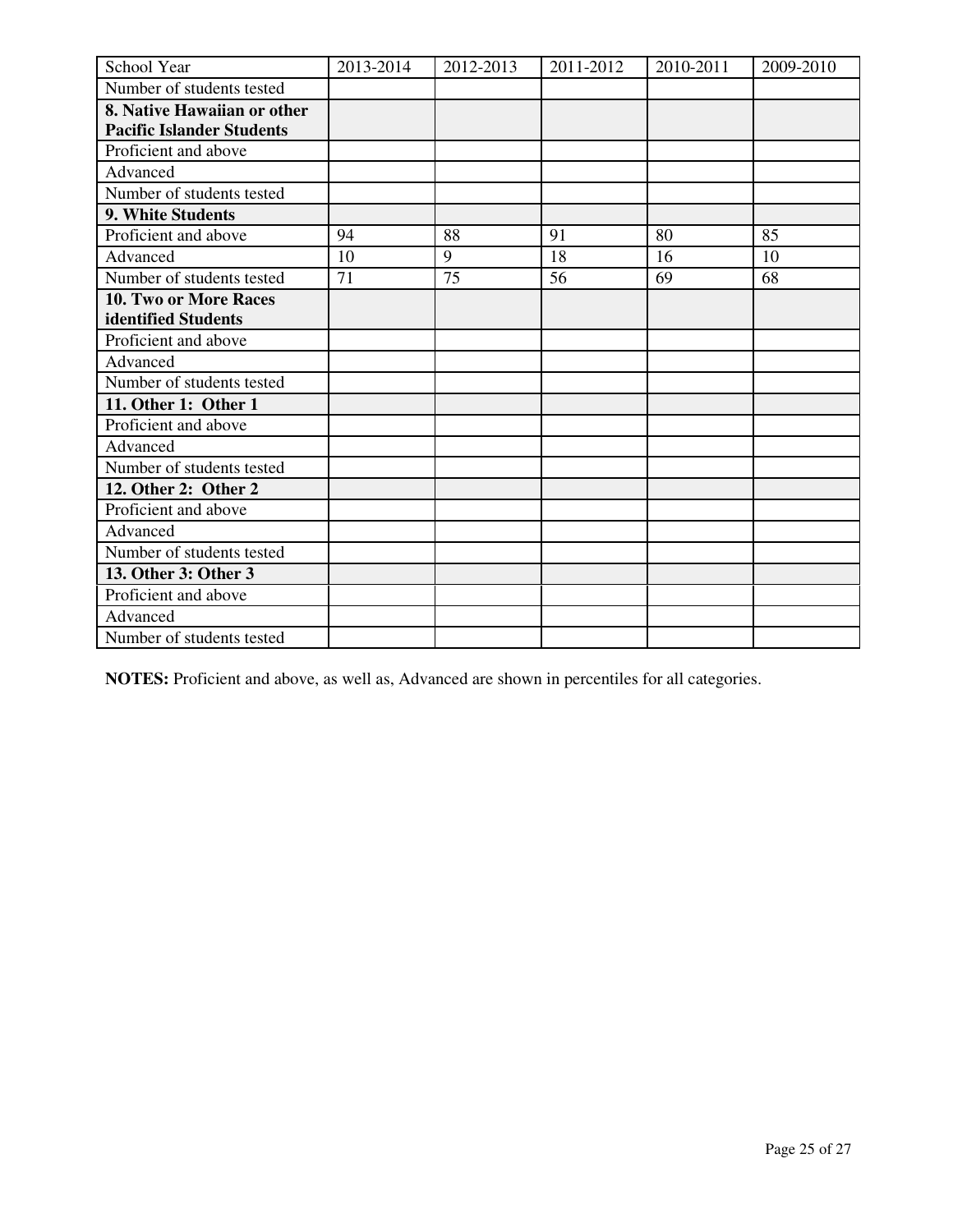| <b>Subject:</b> Reading/ELA         | <b>Test:</b> North Dakota State Assessment |
|-------------------------------------|--------------------------------------------|
| <b>All Students Tested/Grade: 6</b> | <b>Edition/Publication Year: N/A</b>       |
| <b>Publisher: CTB McGraw Hill</b>   |                                            |

| School Year                      | 2013-2014      | 2012-2013        | 2011-2012       | 2010-2011      | 2009-2010        |
|----------------------------------|----------------|------------------|-----------------|----------------|------------------|
| Testing month                    | Oct            | Oct              | Oct             | Oct            | Oct              |
| <b>SCHOOL SCORES*</b>            |                |                  |                 |                |                  |
| Proficient and above             | 96             | 90               | 92              | 87             | 93               |
| Advanced                         | 27             | 30               | 23              | 35             | 26               |
| Number of students tested        | 79             | 70               | $\overline{77}$ | 70             | 93               |
| Percent of total students tested | 100            | 100              | 100             | 100            | 100              |
| Number of students tested with   |                |                  |                 |                |                  |
| alternative assessment           |                |                  |                 |                |                  |
| % of students tested with        | $\mathbf{1}$   | 3                | 5               | $\overline{7}$ | $\overline{2}$   |
| alternative assessment           |                |                  |                 |                |                  |
| <b>SUBGROUP SCORES</b>           |                |                  |                 |                |                  |
| 1. Free and Reduced-Price        |                |                  |                 |                |                  |
| Meals/Socio-Economic/            |                |                  |                 |                |                  |
| <b>Disadvantaged Students</b>    |                |                  |                 |                |                  |
| Proficient and above             | 88             | 89               | 88              | 79             | 85               |
| Advanced                         | 20             | 14               | 27              | 29             | 15               |
| Number of students tested        | 25             | 28               | 26              | 28             | 34               |
| 2. Students receiving Special    |                |                  |                 |                |                  |
| <b>Education</b>                 |                |                  |                 |                |                  |
| Proficient and above             | 100            | 75               | 90              | 80             | 90               |
| Advanced                         | 50             | $\boldsymbol{0}$ | 10              | 20             | $\boldsymbol{0}$ |
| Number of students tested        | $\overline{4}$ | $\overline{4}$   | 10              | 10             | 10               |
| 3. English Language Learner      |                |                  |                 |                |                  |
| <b>Students</b>                  |                |                  |                 |                |                  |
| Proficient and above             |                |                  |                 |                |                  |
| Advanced                         |                |                  |                 |                |                  |
| Number of students tested        |                |                  |                 |                |                  |
| 4. Hispanic or Latino            |                |                  |                 |                |                  |
| <b>Students</b>                  |                |                  |                 |                |                  |
| Proficient and above             |                |                  |                 |                |                  |
| Advanced                         |                |                  |                 |                |                  |
| Number of students tested        |                |                  |                 |                |                  |
| 5. African-American              |                |                  |                 |                |                  |
| <b>Students</b>                  |                |                  |                 |                |                  |
| Proficient and above             |                |                  |                 |                |                  |
| Advanced                         |                |                  |                 |                |                  |
| Number of students tested        |                |                  |                 |                |                  |
| <b>6. Asian Students</b>         |                |                  |                 |                |                  |
| Proficient and above             |                |                  |                 |                |                  |
| Advanced                         |                |                  |                 |                |                  |
| Number of students tested        |                |                  |                 |                |                  |
| 7. American Indian or            |                |                  |                 |                |                  |
| <b>Alaska Native Students</b>    |                |                  |                 |                |                  |
| Proficient and above             |                |                  |                 |                |                  |
| Advanced                         |                |                  |                 |                |                  |